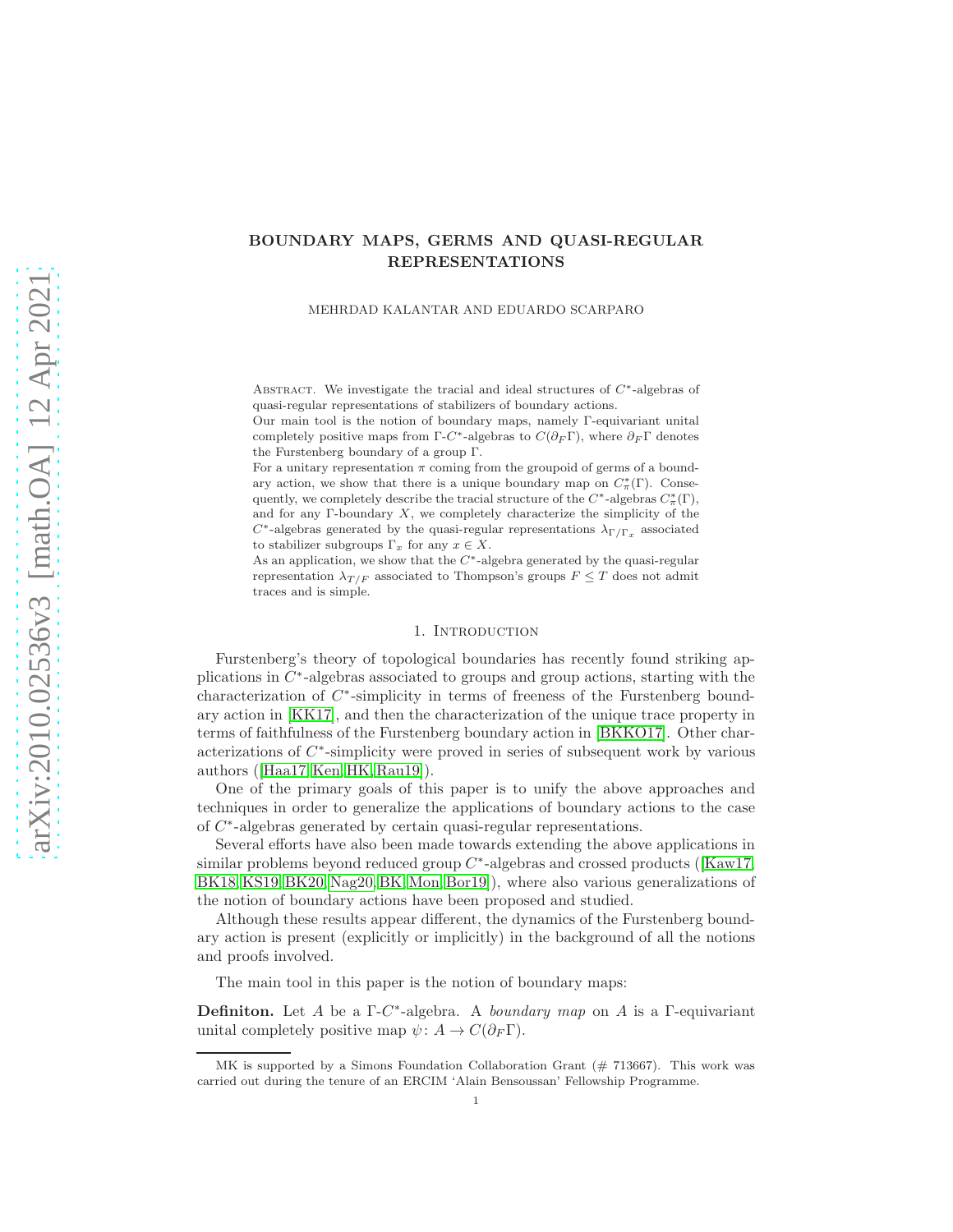<span id="page-1-0"></span>The importance of boundary maps was made clear by Kennedy in [\[Ken\]](#page-23-2), who showed that a group  $\Gamma$  is  $C^*$ -simple if and only if the only boundary map on its reduced  $C^*$ -algebra  $C^*_{\lambda_{\Gamma}}(G)$  is the canonical trace.

Our results show that this notion is a fundamental concept in more general contexts. Note that, thanks to Γ-injectivity of  $C(\partial_F \Gamma)$  [\[KK17,](#page-23-0) Theorem 3.11], boundary maps always exist. Thus, in the case of inner actions, uniqueness and faithfulness of boundary maps entail strong implications for the ideal and tracial structures of the  $C^*$ -algebras in question.

In this paper, we are particularly interested in  $C^*$ -algebras  $C^*_{\lambda_{\Gamma/\Gamma_x}}(\Gamma)$  generated by quasi-regular representations of stabilizer subgroups  $\Gamma_x$  of boundary actions  $\Gamma \curvearrowright X$ , as well as the C<sup>\*</sup>-algebras  $C^*_{\pi \times \rho}(\Gamma, X)$  generated by certain covariant representations of the action  $\Gamma \curvearrowright X$ , called *groupoid representation of*  $(\Gamma, X)$  (see Definition [4.1\)](#page-10-0).

The class of groupoid representations includes all Koopman representations of quasi-invariant measures on  $X$ , as well as the canonical covariant representation of  $(\Gamma, X)$  in  $B(\ell^2(\Gamma/H))$  for every  $\Gamma_x^0 \leq H \leq \Gamma_x$ .

One of our main results in this paper is the following.

**Theorem** (Theorem [4.4\)](#page-11-0). Let X be a Γ-boundary and  $(\pi, \rho)$  a groupoid representation of  $(\Gamma, X)$ . Then there is a unique boundary map  $\psi$  on  $C^*_{\pi \times \rho}(\Gamma, X)$ , and  $\psi|_{C^*_{\pi}(\Gamma)}$ is the unique boundary map on  $C^*_\pi(\Gamma)$ .

Furthermore,  $\psi(\pi(g)) = \mathbb{1}_{\overline{\mathfrak{b}_X^{-1}(\text{int }X^g)}}$  and  $\psi(\rho(f)) = f \circ \mathfrak{b}_X$  for all  $g \in \Gamma$  and  $f \in C(X)$ .

Consequently, for groupoid representations  $\pi$ , we completely describe the tracial structure of  $C^*_\pi(\Gamma)$ .

**Theorem** (Theorem [4.8\)](#page-12-0). Let X be a faithful Γ-boundary, and  $\pi$  a groupoid representation of  $(\Gamma, X)$ . Then  $C^*_{\pi}(\Gamma)$  admits a trace if and only if X is topologically free.

If X is topologically free, then  $\pi > \lambda_{\Gamma}$  and the canonical trace is the unique trace on  $C^*_\pi(\Gamma)$ .

The problem of simplicity is more subtle. Nevertheless we are still able to completely characterize C<sup>\*</sup>-simplicity of the quasi-regular representations  $\lambda_{\Gamma/\Gamma_x}$  associated to stabilizer subgroups of any point  $x \in X$  for any Γ-boundary X.

**Theorem** (Theorem [5.8\)](#page-16-0). Let X be a  $\Gamma$ -boundary, and  $x \in X$ . Then  $C^*_{\lambda_{\Gamma/\Gamma_x}}(\Gamma)$  is simple iff the quotient group  $\frac{\Gamma_x}{\Gamma_x^0}$  is amenable.

Given a compact  $\Gamma$ -space X, we denote by  $X_0^0$  the set of continuity points of the open stabilizer map  $\text{Stab}^0: X \to \text{Sub}(\Gamma), x \mapsto \Gamma_x^0.$ 

For general groupoid representations  $\pi$  coming from boundary actions, we conclude the following.

**Theorem** (Theorem [5.2](#page-15-0) and Corollary [5.3\)](#page-15-1). Let X be a Γ-boundary and  $\pi$  a groupoid representation of  $\Gamma$ . Given  $x \in X_0^0$  and  $\sigma \in \text{Rep}(\Gamma)$  such that  $\sigma \prec \pi$ , we have that  $\lambda_{\Gamma/\Gamma_x^0} \prec \sigma$ ; consequently,  $C^*_{\lambda_{\Gamma/\Gamma_x^0}}(\Gamma)$  is simple for every  $x \in X_0^0$ .

Given a group  $\Gamma$ ,  $C^*_{\lambda_{\Gamma}}(\Gamma)$  always admits a trace. Furthermore,  $\Gamma$  is amenable if and only if  $C^*_{\lambda_{\Gamma}}(\Gamma)$  is nuclear and admits a one-dimensional representation. In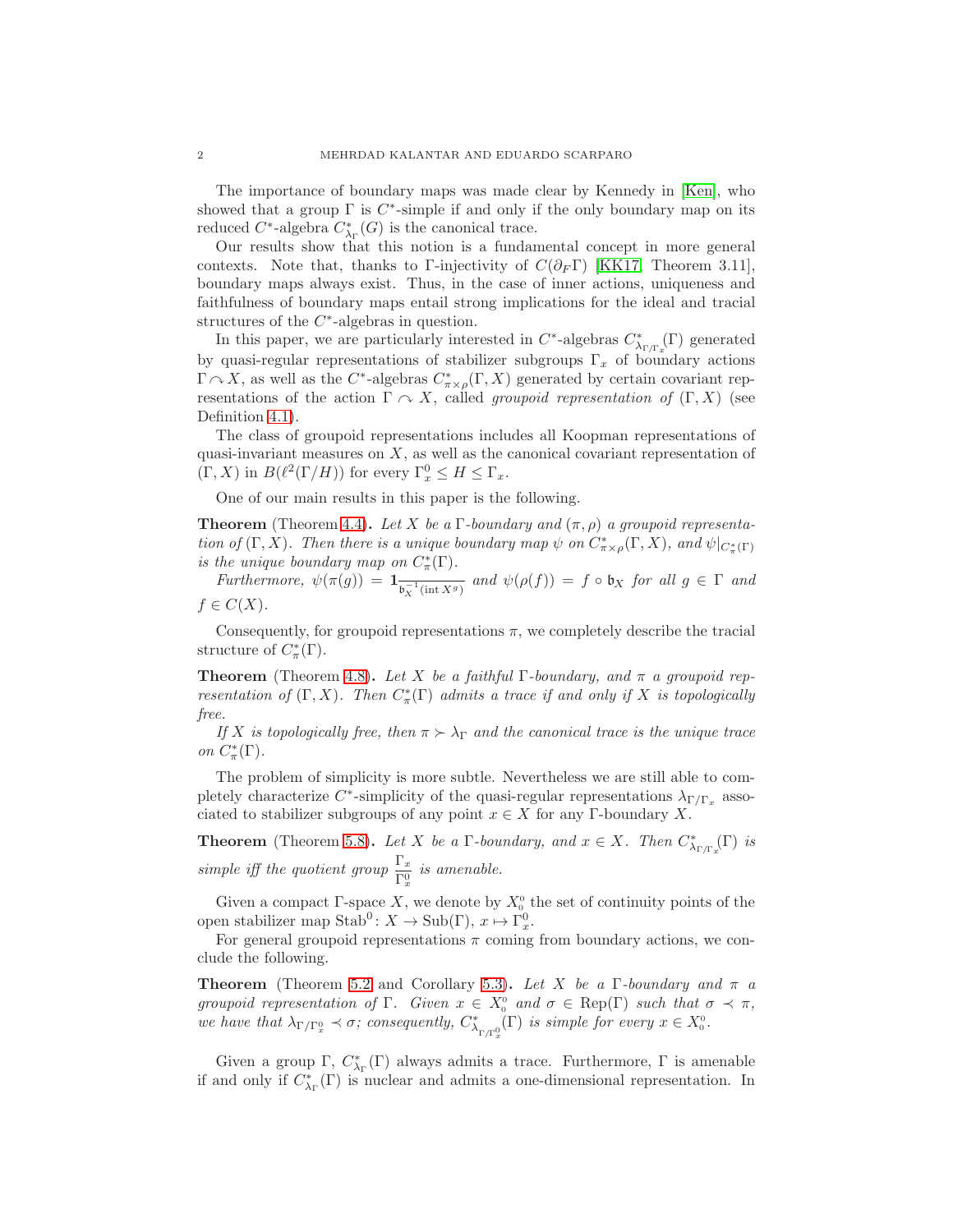<span id="page-2-1"></span>particular, unless  $\Gamma$  is trivial, nuclearity and simplicity of  $C^*_{\lambda_{\Gamma}}(\Gamma)$  are properties far apart from each other.

For quasi-regular representations, however, the situation is quite different. In [\[HO17\]](#page-23-9) Haagerup and Olesen showed that there is a quasi-regular representation π of Thompson's group V such that  $C^*_{\pi}(V)$  is isomorphic to the Cuntz algebra  $\mathcal{O}_2$ (in particular, it is nuclear, simple, and admits no traces). In [\[BS19\]](#page-22-5), Brix and the second named author generalized this result for topological full groups of ample groupoids.

Let  $T$  and  $F$  be Thompson's groups. Haagerup and Olesen also observed that  $C^*_\pi(T) \subsetneq C^*_\pi(V)$ , and that  $\pi|_T$  is unitarily equivalent to the quasi-regular representation  $\lambda_{T/F}$ . However, the problem of analyzing the structure of  $C^*_{\lambda_{T/F}}(T)$  was left untouched.

As an application of our results, we prove the following.

**Theorem** (Theorem [6.2\)](#page-17-0). The  $C^*$ -algebra  $C^*_{\lambda_{T/F}}(T)$  admits no traces and is simple.

In addition to the introduction, this paper has six other sections. In Section [2](#page-2-0) we recall some definitions and basic facts, and fix the notation that we will be using in the rest of the paper.

In Section [3,](#page-6-0) we begin our study of boundary maps. We extend the techniques from applications of boundary actions to derive some general results on  $C^*$ -algebras of unitary representations  $\pi$  of  $\Gamma$  for which  $B(\mathcal{H}_{\pi})$  contains an equivariant image of  $C(X)$  for some (faithful or free) Γ-boundary X.

In Section [4](#page-10-1) we prove our main result (Theorem [4.4\)](#page-11-0) on uniqueness of boundary maps on  $C^*$ -algebras of groupoid representations of boundary actions. We use this result to describe traces on these  $C^*$ -algebras.

In Section [5,](#page-14-0) we turn our attention to  $C^*$ -simplicity. We apply Theorem [4.4](#page-11-0) to conclude results on the ideal structure, and simplicity of the  $C^*$ -algebras of quasi-regular representations of stabilizers of boundary actions.

More concretely, in Section [6,](#page-17-1) we apply our results from previous sections to analyze certain quasi-regular representations of Thompson's groups.

Section [7](#page-19-0) is a short overview of some concepts from groupoid theory. We remark that despite the terminology used, the proofs of the main results of this work do not involve or require groupoid theory. Nonetheless, some of the ideas used in the proofs of our results in Sections [4](#page-10-1) and [5](#page-14-0) come from groupoid theory. The main purpose of Section [7](#page-19-0) is to explain this connection.

### 2. Preliminaries

<span id="page-2-0"></span>2.1. Group actions. Throughout the paper  $\Gamma$  is a discrete group, and  $\Gamma \curvearrowright X$ denotes an action of  $\Gamma$  by homeomorphisms on a compact Hausdorff space X. In this case we say X is a compact Γ-space. The action  $\Gamma \curvearrowright X$  induces an adjoint action of Γ on the weak\*-compact convex set  $\text{Prob}(X)$  of regular probability measures on X. Given  $f \in C(X)$ , let supp  $f := \overline{\{x \in X : f(x) \neq 0\}}$ .

Given a Γ-space X and  $x \in X$ , the *stabilizer subgroup* of x is  $\Gamma_x := \{g \in \Gamma :$  $gx = x$ ; and the *open stabilizer* is the subgroup

 $\Gamma_x^0 := \{ g \in \Gamma : g \text{ fixes an open neighborhood of } x \}.$ 

Observe that  $\Gamma_x^0$  is a normal subgroup of  $\Gamma_x$  for any  $x \in X$ .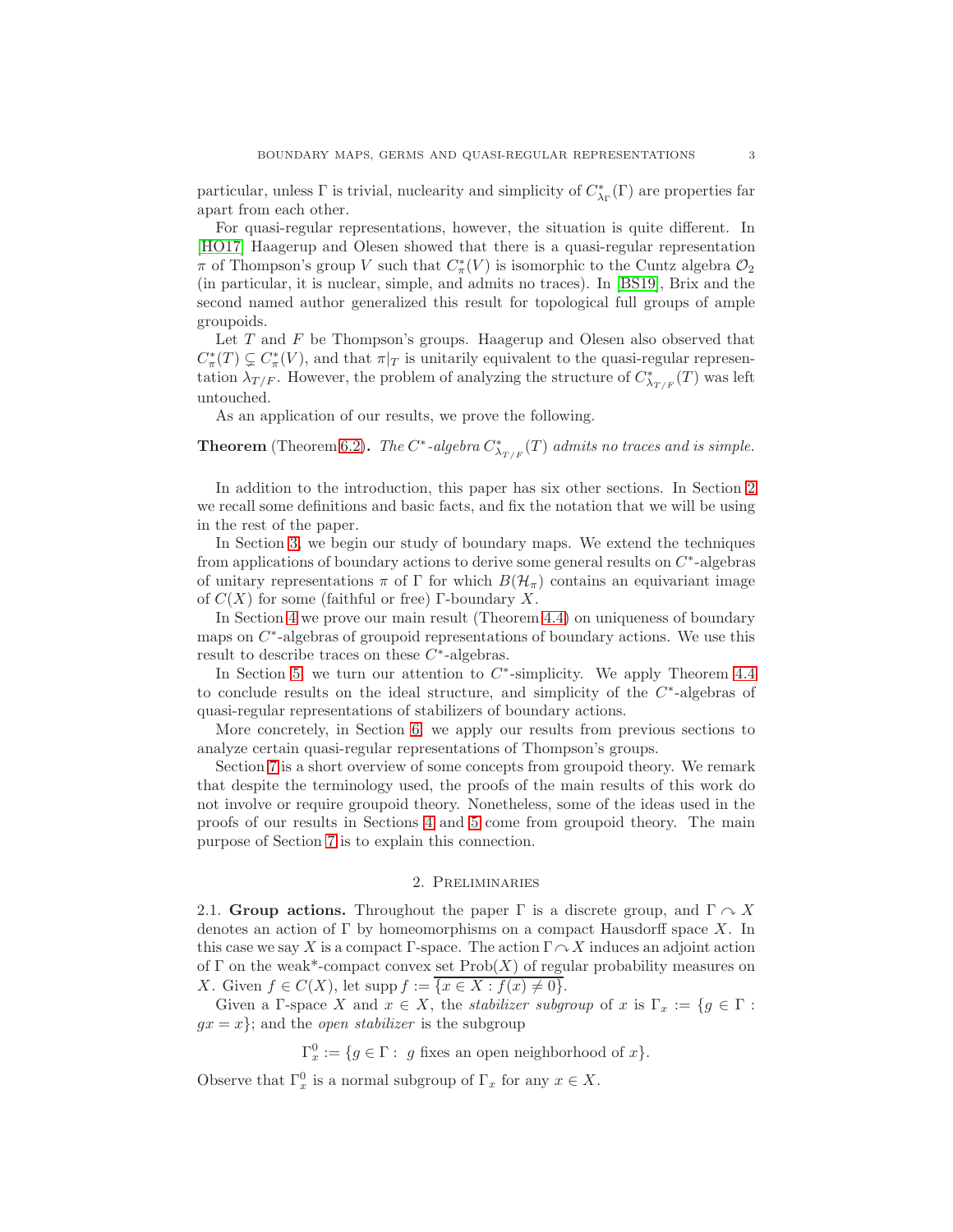<span id="page-3-1"></span>We denote by  $X^g$  the fixed set of  $g \in \Gamma$ , that is, the set  $X^g := \{x \in X : gx = x\}.$ Note that  $g \in \Gamma_x$  iff  $x \in X^g$ , and  $g \in \Gamma_x^0$  iff  $x \in \text{int } X^g$ .

We recall the standard terminology for a given action  $\Gamma \curvearrowright X$ . We say

- the action is *minimal*, or X is a minimal  $\Gamma$ -space, if X has no non-empty proper closed Γ-invariant subsets;
- the action is free, if  $X^g = \emptyset$  for every non-trivial  $q \in \Gamma$ ;
- the action is *topologically free*, or  $X$  is a topologically free  $\Gamma$ -space, if int  $X^g = \emptyset$  for every non-trivial  $g \in \Gamma$ ;
- the action is *faithful*, or X is a faithful Γ-space, if  $X<sup>g</sup> \neq X$  for every nontrivial  $q \in \Gamma$ .

We denote by  $Sub(\Gamma)$  the set of subgroups of  $\Gamma$ , endowed with the Chabauty topology; this is the restriction to  $\text{Sub}(\Gamma)$  of the product topology on  $\{0,1\}^{\Gamma}$ , where every subgroup  $\Lambda \in Sub(G)$  is identified with its characteristic function  $\mathbf{1}_{\Lambda} \in$  $\{0,1\}^{\Gamma}$ . The space Sub(Γ) is compact and the group  $\Gamma$  acts continuously on Sub(Γ) by conjugation:

$$
\Gamma \times \text{Sub}(\Gamma) \to \text{Sub}(\Gamma), \qquad (g, \Lambda) \mapsto g\Lambda g^{-1}.
$$

An *invariant random subgroup* (IRS) on  $\Gamma$  is a  $\Gamma$ -invariant regular probability measure on  $Sub(\Gamma)$ .

<span id="page-3-0"></span>Given an action  $\Gamma \curvearrowright X$ , we denote by  $\text{Stab}^0 : X \to \text{Sub}(\Gamma)$  the *open stabilizer*  $map \ x \mapsto \Gamma_x^0$ . Let  $X_0^0$  be the set of points in which Stab<sup>0</sup> is continuous.

**Proposition 2.1.** Let X be a compact  $\Gamma$ -space. Then

- (i)  $X_0^0 = \left(\bigcup_{g \in \Gamma} \partial(\text{int } X^g)\right)^c$ ;
- (ii) If  $\Gamma$  is countable, then  $X_0^0$  is a dense  $G_{\delta}$  subset of X;
- (iii)  $\{x \in X : \Gamma_x = \Gamma_x^0\} \subset X_0^0$ ;
- (iv)  $X_0^0 = X$  iff int  $X^g$  is closed for all  $g \in \Gamma$ .

*Proof.* (i) If  $x \in \partial(\text{int } X^g)$  for some  $g \in \Gamma$ , then  $x \notin \text{int } X^g$  but there is a net  $(x_i) \subset \text{int } X^g$  such that  $x_i \to x$ . Thus,  $g \in \Gamma_{x_i}^0$  for every i, but  $g \notin \Gamma_x^0$ . This shows Stab<sup>0</sup> is not continuous at x.

Conversely, if Stab<sup>0</sup> is not continuous at a point  $x \in X$ , then there is  $g \in \Gamma$  such that the map  $p_g: X \to \{0,1\}$  given by  $p_g(z) = 1 \iff g \in \Gamma_z^0$ , for  $z \in X$ , is not continuous at x. Clearly, in this case,  $p_g(x) = 0$ , i.e.  $g \notin \Gamma_x^0$ . Furthermore, there is a net  $y_i \in X$  such that  $y_i \to x$ ,  $g \in \Gamma_{y_i}^0$ . Equivalently,  $y_i \in \text{int } X^g$  for all i and  $x \notin \text{int } X^g$ . Hence,  $x \in \partial(\text{int } X^g)$ .

(ii) follows immediately from (i) and the fact that the boundary of any open set has empty interior.

(iii) Let  $x \notin X_0^0$ . By (i), there is  $g \in \Gamma$  such that  $x \in \partial (\text{int } X^g)$ . In particular,  $x \in X^g \setminus \text{int } X^g$  and so  $\Gamma_x^0 \subsetneq \Gamma_x$ .

(iv) Notice that, given  $g \in \Gamma$ , int  $X^g = (\text{Stab}^0)^{-1} (\{\Lambda \in \text{Sub}(\Gamma) : g \in \Gamma\})$ . Hence, if  $X_0^0 = X$ , then int  $X^g$  is closed for all  $g \in \Gamma$ .

Conversely, if  $\text{int } X^g$  is closed for all  $g \in \Gamma$ , then  $\bigcup_{g \in \Gamma} \partial(\text{int } X^g) = \emptyset$ , and it follows from (i) that  $X_0^0 = X$ .  $\Gamma_0^0 = X.$ 

The conditions in Proposition [2.1.](#page-3-0)(iv) are also equivalent to that the groupoid of germs of the action  $\Gamma \cap X$  is Hausdorff (see section [7](#page-19-0) for definitions). Thus, following the terminology of [\[LBMB18,](#page-23-10) Definition 2.9], we say the action  $\Gamma \curvearrowright X$ has Hausdorff germs if it satisfies the conditions in Proposition [2.1.](#page-3-0)(iv).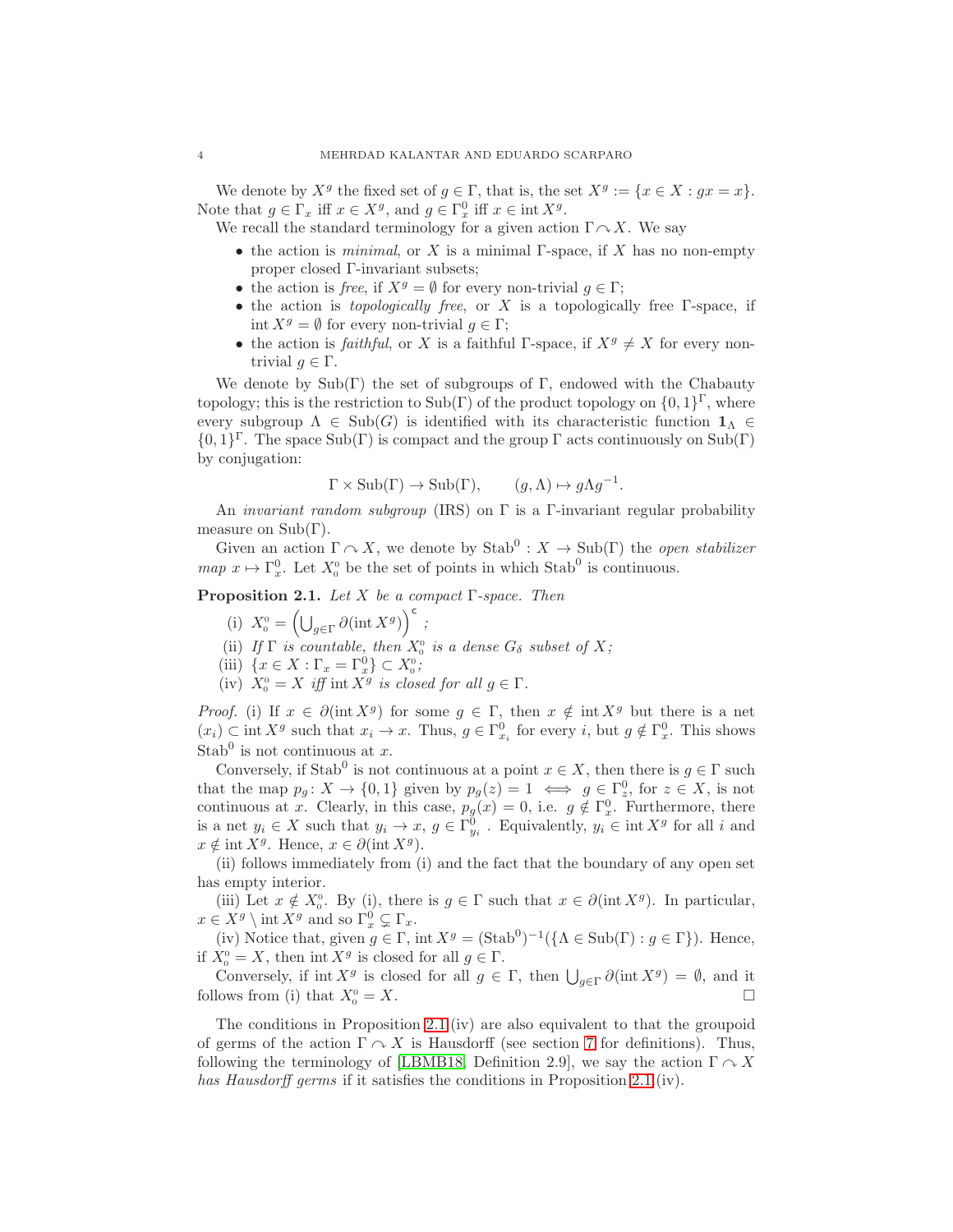<span id="page-4-0"></span>**Remark 2.2.** Let X be a compact  $\Gamma$ -space.

- (i) Let Stab:  $X \to Sub(\Gamma)$  be the map  $x \mapsto \Gamma_x$ . In [\[LBMB18\]](#page-23-10), Le Boudec and Matte Bon denoted the set of continuity points of this map by  $X_0$ . Furthermore,  $X_0 = \{x \in X : \Gamma_x = \Gamma_x^0\}$  (see e.g. [\[LBMB18,](#page-23-10) Lemma 2.2]).
- (ii) The set  $X_0^0$  also received the attention of Nekrashevych in [\[Nek18\]](#page-23-11). In his terminology, the points in the complement of  $X_0^0$  are purely non-Hausdorff singularities.

2.2. Group actions on  $C^*$ -algebras. A unital  $C^*$ -algebra A is called a  $\Gamma$ - $C^*$ algebra if there is an action  $\Gamma \cap A$  of  $\Gamma$  on A by \*-automorphisms. We call a linear map  $\phi: A \to B$  between  $\Gamma$ -C<sup>\*</sup>-algebras a  $\Gamma$ -map if it is unital completely positive (ucp), and Γ-equivariant, that is

$$
\phi(ga) = g\phi(a), \quad \forall g \in \Gamma, \ a \in A.
$$

A Γ- $C^*$ -algebra A is said to be Γ-injective if, given a completely isometric Γ-map  $\psi: B \to C$  and a Γ-map  $\varphi: B \to A$ , there is a Γ-map  $\rho: C \to A$  such that  $\rho \circ \psi = \varphi$ . A state  $\tau$  on a  $C^*$ -algebra A is a trace if  $\tau(ab) = \tau(ba)$  for all  $a, b \in A$ .

A linear map  $\psi: A \to B$  between C<sup>\*</sup>-algebras is said to be *faithful* if, given  $a \in A$ ,  $\psi(a^*a) = 0$  implies  $a = 0$ .

For a probability measure  $\nu$  on a compact Γ-space X we denote by  $\mathcal{P}_{\nu}$  its corresponding *Poisson map*, i.e., the Γ-map from  $C(X)$  to  $\ell^{\infty}(\Gamma)$  defined by

$$
\mathcal{P}_{\nu}(f)(g) = \int g^{-1} f d\nu, \quad \forall g \in \Gamma, \ f \in C(X).
$$

If  $\nu$  is Λ-invariant for a subgroup  $\Lambda$  of  $\Gamma$ , then  $\mathcal{P}_{\nu}$  is mapped into  $\ell^{\infty}(\Gamma/\Lambda)$ .

If  $\nu = \delta_x$  is a point measure for some  $x \in X$ , we denote the Poisson map simply by  $\mathcal{P}_x$ .

2.3. Unitary representations. We denote the class of unitary representations of  $\Gamma$  by Rep( $\Gamma$ ). For  $\pi \in \text{Rep}(\Gamma)$  we denote by  $C^*_{\pi}(\Gamma) := \overline{\text{span}\{\pi(g) : g \in \Gamma\}}^{\|\cdot\|}$  $B(\mathcal{H}_{\pi})$  the C<sup>\*</sup>-algebra generated by  $\pi(\Gamma)$  in  $B(\mathcal{H}_{\pi})$ , where  $\mathcal{H}_{\pi}$  is the Hilbert space of the representation  $\pi$ . The group  $\Gamma$  acts on  $B(\mathcal{H}_{\pi})$  by inner automorphisms  $g \cdot a := \pi(g)a\pi(g^{-1}), g \in \Gamma, a \in B(\mathcal{H}_\pi).$ 

An important class of unitary representations is the (left) quasi-regular representations  $\lambda_{\Gamma/\Lambda} \colon \Gamma \to \mathcal{U}(\ell^2(\Gamma/\Lambda))$  defined by

$$
(\lambda_{\Gamma/\Lambda}(g)\xi)(h\Lambda) = \xi(g^{-1}h\Lambda) \ \left(h \in \Gamma, \ \xi \in \ell^2(\Gamma/\Lambda)\right),
$$

where  $\Lambda \leq \Gamma$  is a subgroup. In the case of the trivial subgroup  $\Lambda = \{e\}$ , the  $C^*$ algebra  $C^*_{\lambda_{\Gamma}}(\Gamma)$  is called the *reduced*  $C^*$ -*algebra* of  $\Gamma$ . And for the choice of  $\Lambda = \Gamma$ the corresponding quasi-regular representation is the trivial representation of Γ, which we denote by  $1_{\Gamma}$ .

Given a compact Γ-space X and a Borel  $\sigma$ -finite quasi-invariant measure  $\nu$  on X, the Koopman representation  $\kappa_{\nu}$  of  $\Gamma$  on  $L^2(X,\nu)$  is defined by  $\kappa_{\nu}(g)\xi(x) =$  $\frac{dg\nu}{d\nu}(x)^{\frac{1}{2}}\xi(g^{-1}x)$  for  $g \in \Gamma$  and  $\xi \in L^2(X,\nu)$ . Recall that  $\nu$  is said to be quasiinvariant if  $g\nu$  is in the same measure-class as  $\nu$  for every  $g \in \Gamma$ .

Let  $\pi$  and  $\sigma$  be two unitary representations of Γ. We say  $\pi$  is weakly contained in σ, written π  $\prec$  σ, if the map  $\sigma(g) \mapsto \pi(g)$  extends to a ∗-homomorphism  $C^*_{\sigma}(\Gamma) \to$  $C^*_\pi(\Gamma)$ , which then is obviously surjective.

The Dirac function  $\delta_e$  on  $\Gamma$  extends to a continuous trace on  $C^*_{\lambda_{\Gamma}}(\Gamma)$ , and consequently on  $C^*_\pi(\Gamma)$  for any  $\pi \in \text{Rep}(\Gamma)$  that weakly contains  $\lambda_{\Gamma}$ ; we will refer to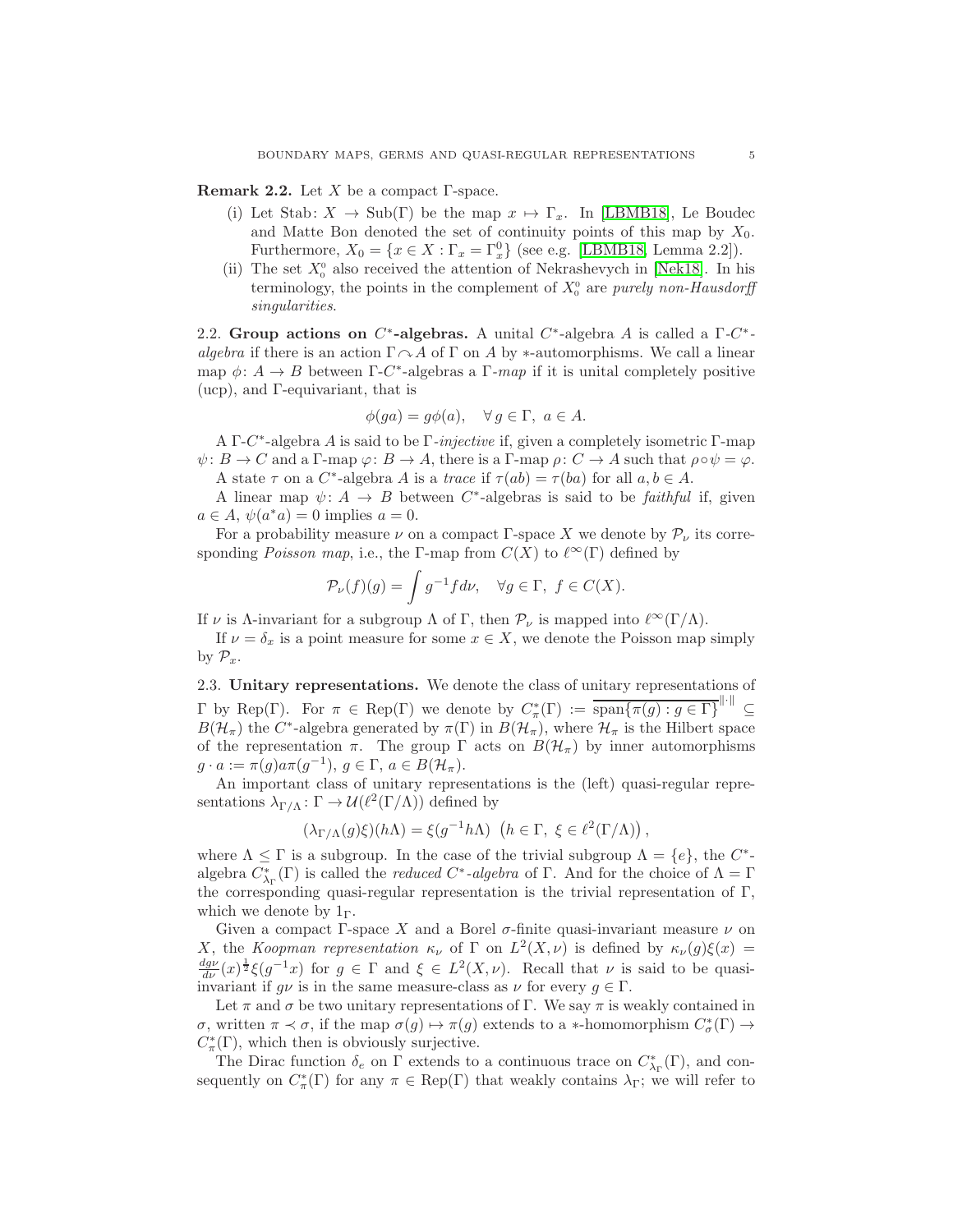<span id="page-5-1"></span>this trace as the *canonical trace*. The canonical trace on  $C^*_{\lambda_{\Gamma}}(\Gamma)$  is faithful. In particular, the canonical trace is defined on  $C^*_\pi(\Gamma)$  iff  $\pi$  weakly contains  $\lambda_{\Gamma}$ .

2.4. Covariant representations. Given a compact  $\Gamma$ -space  $X$ , a nondegenerate covariant representation of  $(\Gamma, X)$  is a pair  $(\pi, \rho)$ , where  $\pi \in \text{Rep}(\Gamma)$  and  $\rho: C(X) \to B(\mathcal{H}_\pi)$  is a unital Γ-equivariant \*-homomorphism. In this case, we let  $C^*_{\pi \times \rho}(\Gamma, X) := \overline{\text{span}}\{\rho(f)\pi(g) : f \in C(X), g \in \Gamma\}.$ 

If  $(\pi_1, \rho_1)$  and  $(\pi_2, \rho_2)$  are nondegenerate covariant representations of  $(\Gamma, X)$ , we say that  $(\pi_1, \rho_1)$  is weakly contained in  $(\pi_2, \rho_2)$ , and write  $(\pi_1, \rho_1) \prec (\pi_2, \rho_2)$  if there is a \*-homomorphism  $C^*_{\pi_2\times\rho_2}(\Gamma,X)\to C^*_{\pi_1\times\rho_1}(\Gamma,X)$  which maps  $\rho_2(f)\pi_2(g)$ to  $\rho_1(f)\pi_1(g)$ , for every  $g \in \Gamma$  and  $f \in C(X)$ .

2.5. **Amenability.** Recall that a discrete group  $\Gamma$  is amenable if  $\ell^{\infty}(\Gamma)$  admits a (left) translation invariant state. Amenability can also be characterized in terms of weak containment. The group  $\Gamma$  is amenable iff  $1_{\Gamma} \prec \lambda_{\Gamma}$ , iff  $\pi \prec \lambda_{\Gamma}$  for every unitary representation  $\pi$  of  $\Gamma$ . A subgroup  $\Lambda \subseteq \Gamma$  is amenable iff  $\lambda_{\Gamma/\Lambda} \prec \lambda_{\Gamma}$ .

<span id="page-5-0"></span>Let  $\Lambda \subseteq \Gamma$  be a subgroup. We say  $\Lambda$  is *co-amenable* in  $\Gamma$  if  $1_{\Gamma} \prec \lambda_{\Gamma/\Lambda}$ , which is equivalent to the existence of a Γ-invariant mean  $\ell^{\infty}(\Gamma/\Lambda) \to \mathbb{C}$ .

**Proposition 2.3.** Given groups  $\Lambda_1 \leq \Lambda_2 \leq \Gamma$ , we have that  $\Lambda_1$  is co-amenable in  $\Lambda_2$  iff  $\lambda_{\Gamma/\Lambda_2} \prec \lambda_{\Gamma/\Lambda_1}$ .

*Proof.* If  $\Lambda_1$  is co-amenable in  $\Lambda_2$ , then

$$
\lambda_{\Gamma/\Lambda_2} = \operatorname{Ind}_{\Lambda_2}^{\Gamma}(\mathbb{1}_{\Lambda_2}) \prec \operatorname{Ind}_{\Lambda_2}^{\Gamma}(\lambda_{\Lambda_2/\Lambda_1}) = \lambda_{\Gamma/\Lambda_1}.
$$

Conversely, if  $\lambda_{\Gamma/\Lambda_2} \prec \lambda_{\Gamma/\Lambda_1}$ , then there is a  $\Gamma$ -map from  $\ell^{\infty}(\Gamma/\Lambda_1)$  to  $\ell^{\infty}(\Gamma/\Lambda_2)$ , and therefore there is a  $\Lambda_2$ -invariant mean on  $\ell^{\infty}(\Gamma/\Lambda_1)$ . Composing the mean with a  $\Lambda_2$ -map from  $\ell^{\infty}(\Lambda_2/\Lambda_1)$  to  $\ell^{\infty}(\Gamma/\Lambda_1)$  yields a  $\Lambda_2$ -invariant mean on  $\ell^{\infty}(\Lambda_2/\Lambda_1)$ . Hence,  $\Lambda_1$  is co-amenable in  $\Lambda_2$ .

2.6. Boundary actions. An action of a group  $\Gamma$  on a compact space X is said to be *strongly proximal* if, for every probability  $\nu \in \text{Prob}(X)$  on X, the weak\* closure of the orbit  $\Gamma \nu$  contains some point measure  $\delta_x, x \in X$ . The action  $\Gamma \cap X$  is called a *boundary action* (or X is a Γ-boundary) if it is both minimal and strongly proximal.

The action  $\Gamma \curvearrowright X$  is called an *extreme boundary action* if for any closed set  $C \subseteq X$  and any open set  $\emptyset \neq U \subset X$ , there is  $g \in \Gamma$  such that  $g(C) \subset U$ . By [\[Gla74,](#page-23-12) Theorem 2.3], any extreme boundary action is a boundary action.

By [\[Fur73\]](#page-23-13), every group  $\Gamma$  admits a universal boundary  $\partial_F \Gamma$ , which we call the Furstenberg boundary:  $\partial_F \Gamma$  is a Γ-boundary and every Γ-boundary is a continuous Γ-equivariant image of  $\partial_F \Gamma$ . In fact, for every Γ-boundary X there is a unique continuous Γ-equivariant map from  $\partial_F \Gamma$  onto X, which we will denote by  $\mathfrak{b}_X : \partial_F \Gamma \to$ X. Moreover, any continuous Γ-equivariant map from  $\partial_F \Gamma$  into Prob(X) is mapped onto the set of Dirac measures, hence coming from  $\mathfrak{b}_X$  ([\[Fur73,](#page-23-13) Proposition 4.2]). This is equivalent to saying that for any Γ-boundary X there is a unique Γ-map from  $C(X)$  to  $C(\partial_F \Gamma)$ , which is the embedding coming from  $\mathfrak{b}_X$ . We will use this fact frequently in this paper, and we will also refer to it by saying that  $C(\partial_F \Gamma)$  is *rigid.*Furthermore,  $C(\partial_F \Gamma)$  is Γ-injective ([\[KK17,](#page-23-0) Theorem 3.11]).

**Definiton 2.4.** Let A be a  $\Gamma$ -C<sup>\*</sup>-algebra. A *boundary map* on A is a  $\Gamma$ -map  $\psi\colon A\to C(\partial_F\Gamma).$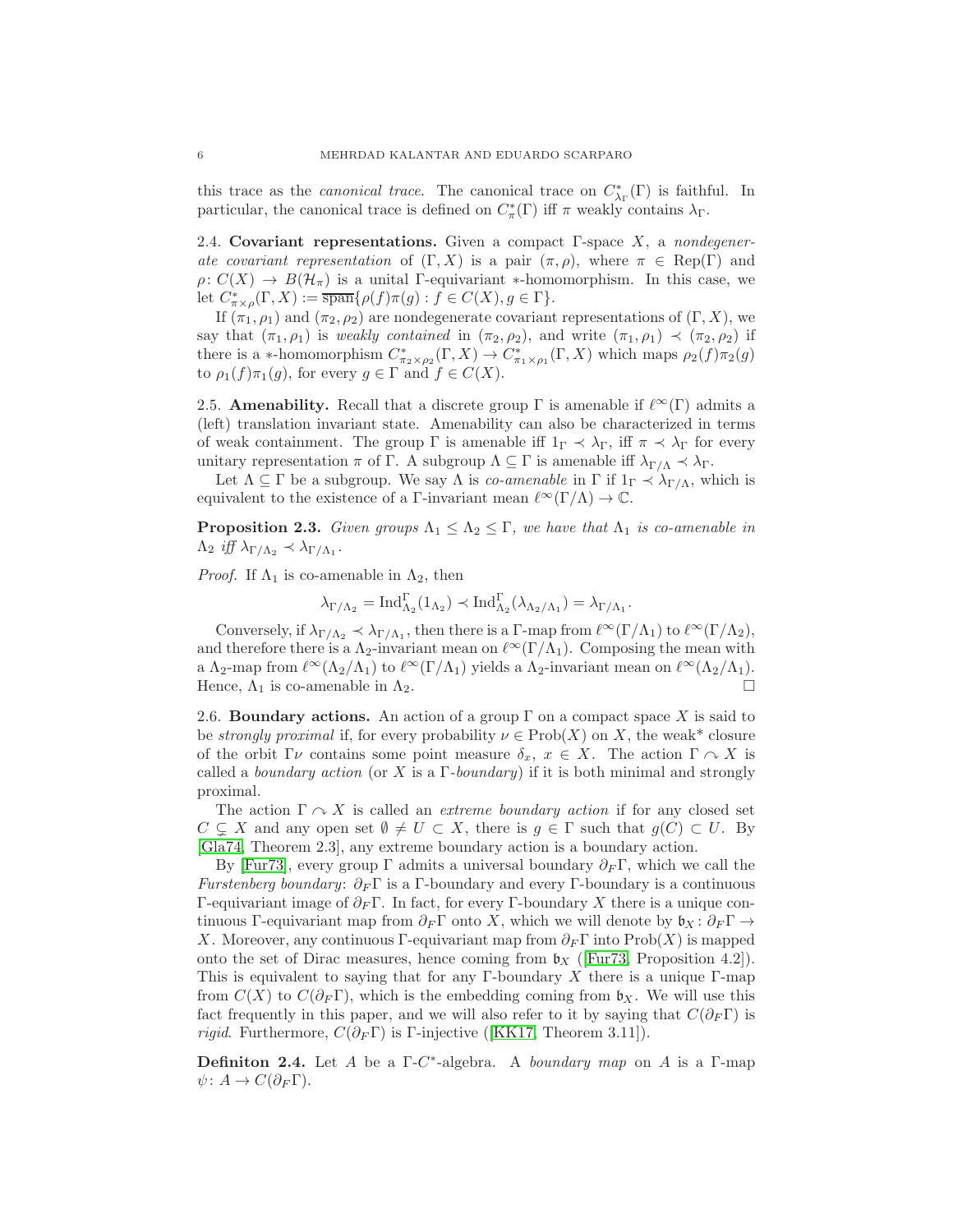<span id="page-6-4"></span><span id="page-6-3"></span>We recall that  $C^*$ -simple groups have been characterized in [\[KK17\]](#page-23-0) in terms of their actions on boundaries as follows (see also [\[BKKO17\]](#page-22-0)).

**Theorem 2.5** ([\[KK17\]](#page-23-0)). Let  $\Gamma$  be a discrete group. The following properties are equivalent:

- (i)  $\Gamma$  is  $C^*$ -simple;
- (ii) the action  $\Gamma \cap \partial_F \Gamma$  is free;
- (iii) there exists a topologically free boundary action  $\Gamma \cap X$ .

Generally, every group  $\Gamma$  has a largest amenable normal subgroup, called the amenable radical  $Rad(\Gamma)$ . It was proved by Furman in [\[Fur03\]](#page-23-14) that  $Rad(\Gamma)$  coincides with the kernel of the action of Γ on its Furstenberg boundary  $\partial_F \Gamma$ .

<span id="page-6-1"></span>We also recall the following description of traces on  $C^*_{\lambda_{\Gamma}}(\Gamma)$  from [\[BKKO17\]](#page-22-0).

**Theorem 2.6** ([\[BKKO17\]](#page-22-0)). Every trace on  $C^*_{\lambda_{\Gamma}}(\Gamma)$  is supported on the amenable radical Rad(Γ) of  $\Gamma$ .

This in particular gives a characterization of groups with the unique trace property.

**Theorem 2.7** ([\[BKKO17\]](#page-22-0)). Let  $\Gamma$  be a discrete group. The following properties are equivalent:

- (i) the canonical trace is the unique trace on  $C^*_{\lambda_{\Gamma}}(\Gamma);$
- (ii) the action  $\Gamma \cap \partial_F \Gamma$  is faithful;
- (iii) there exists a faithful boundary action  $\Gamma \cap X$ .

A long well-known fact (see [\[BCdlH94,](#page-22-6) Lemma p.289]) is that a group with a non-trivial amenable radical is not  $C^*$ -simple; examples of non  $C^*$ -simple groups with a trivial amenable radical have been given in [\[LB17\]](#page-23-15).

## 3. Boundary actions and unitary representations

<span id="page-6-0"></span>In this section, given a Γ-boundary X and  $\pi \in \text{Rep}(\Gamma)$ , we investigate Γ-maps from  $C(X)$  to  $B(\mathcal{H}_{\pi})$  and from  $C^*_{\pi}(\Gamma)$  to  $C(\partial_F \Gamma)$ .

<span id="page-6-2"></span>A key observation regarding the connection of boundary maps to  $C^*$ -simplicity is the following.

**Proposition 3.1.** Given  $\pi \in \text{Rep}(\Gamma)$  and a boundary map  $\psi$  on  $C^*_{\pi}(\Gamma)$ , let  $I_{\psi} :=$  ${a \in C^*_\pi(\Gamma) : \psi(a^*a) = 0}.$  Then  $I_\psi$  is an ideal of  $C^*_\pi(\Gamma)$  and for every proper ideal  $J \trianglelefteq C^*_{\pi}(\Gamma)$ , there is a boundary map  $\psi$  on  $C^*_{\pi}(\Gamma)$  such that  $J \subset I_{\psi}$ .

In particular, if  $C^*_{\pi}(\Gamma)$  admits a unique boundary map  $\psi$ , then  $I_{\psi}$  contains all proper ideals of  $C^*_\pi(\Gamma)$ , and  $C^*_\pi(\Gamma)/I_\psi$  is the unique non-zero simple quotient of  $C^*_\pi(\Gamma)$ .

*Proof.* That  $I_{\psi}$  is a left ideal of  $C_{\pi}^{*}(\Gamma)$  follows from the Schwarz inequality for ucp maps. We also see from Γ-equivariance that for  $a \in I_{\psi}$  and  $g \in \Gamma$ ,

$$
\psi(\pi(g^{-1})a^*a\pi(g)) = g^{-1} \cdot \psi(a^*a) = 0,
$$

which shows  $I_{\psi}$  is also a right ideal. Now given a proper ideal  $J \subseteq C^*_{\pi}(\Gamma)$ , the Γ-action naturally descends to the quotient  $C^*_{\pi}(\Gamma)/J$ . By Γ-injectivity, there is a Γ-map  $C^*_{\pi}(\Gamma)/J \to C(\partial_F \Gamma)$ . Composing the latter map with the canonical quotient map  $C^*_{\pi}(\Gamma) \to C^*_{\pi}(\Gamma)/J$ , we get a  $\Gamma$ -map  $\psi: C^*_{\pi}(\Gamma) \to C(\partial_F \Gamma)$  such that  $J \subset I_{\psi}$ .

The remaining assertions are immediate from the above.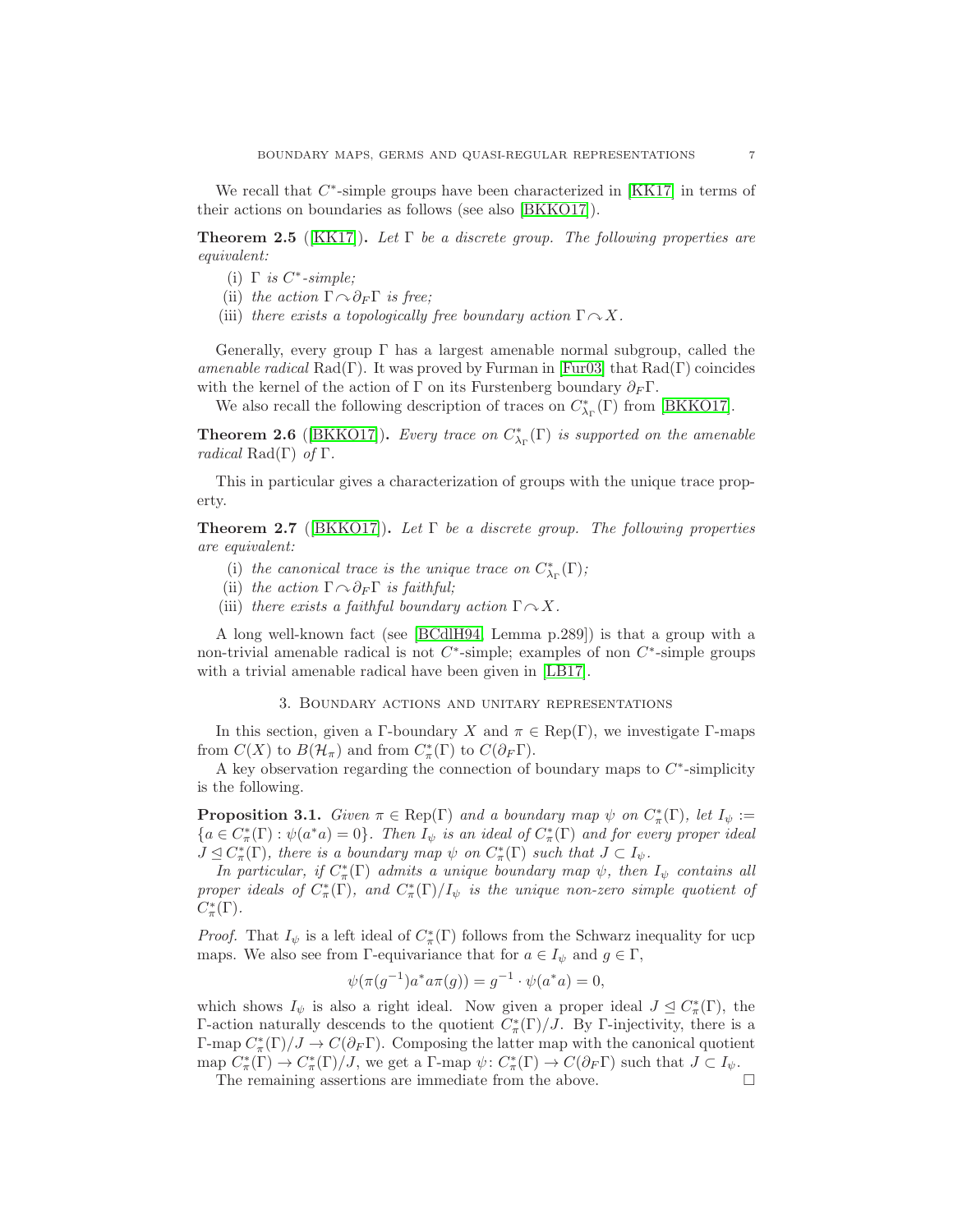<span id="page-7-4"></span>**Definition 3.2.** By an *action class of* Γ we mean a collection C of compact Γ-spaces (e.g. all faithful or topologically free Γ-boundaries).

A unitary representation  $\pi \in \text{Rep}(\Gamma)$  is said to be a C-representation, where C is an action class of Γ, if there is a Γ-map from  $C(X)$  to  $B(\mathcal{H}_{\pi})$  for some  $X \in \mathcal{C}$ . We denote by  $\text{Rep}_{\mathcal{C}}(\Gamma)$  the collection of all C-representations of  $\Gamma$ . For  $\pi \in \text{Rep}_{\mathcal{C}}(\Gamma)$ , we denote by  $\mathcal{C}^{\pi}$  the collection of all  $X \in \mathcal{C}$  such that there is a  $\Gamma$ -map from  $C(X)$ to  $B(H_\pi)$ .

**Example 3.3.** Let  $X \in \mathcal{C}$ , and let  $\nu$  be a quasi-invariant  $\sigma$ -finite measure on X. Then the Koopman representation  $\kappa_{\nu}$  of  $\Gamma$  on  $L^2(X, \nu)$  is a C-representation.

<span id="page-7-3"></span>**Proposition 3.4.** If  $\pi \in \text{Rep}_{\mathcal{C}}(\Gamma)$  then  $\sigma \in \text{Rep}_{\mathcal{C}}(\Gamma)$  for every  $\sigma \prec \pi$ .

*Proof.* Let  $\pi \in \text{Rep}_{\mathcal{C}}(\Gamma)$ . So there is a  $\Gamma$ -map  $\psi: C(X) \to B(\mathcal{H}_{\pi})$  for some  $X \in$ C. Suppose  $\sigma \prec \pi$ . The \*-homomorphism  $C^*_{\pi}(\Gamma) \to C^*_{\sigma}(\Gamma)$  extends to a  $\Gamma$ -map  $\varphi: B(\mathcal{H}_\tau) \to B(\mathcal{H}_\sigma)$ . The composition  $\psi \circ \varphi: C(X) \to B(\mathcal{H}_\sigma)$  is a Γ-map. Thus,  $\sigma \in \text{Rep}_{\mathcal{C}}(\Gamma).$  $(\Gamma)$ .

<span id="page-7-1"></span>The following is one of the key properties which we will exploit in this paper.

**Theorem 3.5.** Let X be a  $\Gamma$ -boundary and  $\pi \in \text{Rep}_{\{X\}}(\Gamma)$ . Given a  $\Gamma$ -map  $\psi\colon C^*_\pi(\Gamma) \to C(\partial_F \Gamma)$ , we have that

$$
\operatorname{supp} \psi(\pi(g)) \subset \overline{\mathfrak{b}_X^{-1}(\operatorname{int} X^g)}
$$

for every  $q \in \Gamma$ .

*Proof.* Fix  $g \in \Gamma$  and suppose that there is  $y \notin \mathfrak{b}_X^{-1}(\text{int } X^g)$  such that  $\psi(\pi(g))(y) \neq$ 0. Then there is a clopen neighborhood U of y such that  $U \cap \mathfrak{b}_X^{-1}(\text{int } X^g) = \emptyset$  and

$$
(1) \qquad \qquad \psi(\pi(g))(z) \neq 0
$$

for any  $z \in U$ .

By [\[BKKO17,](#page-22-0) Lemma 3.2],  $\mathfrak{b}_X(U)$  has non-empty interior. Since

<span id="page-7-0"></span>
$$
\mathfrak{b}_X(U) \cap \text{int } X^g = \emptyset,
$$

there is  $u \in U$  such that  $\mathfrak{b}_X(u) \notin X^g$ . Let  $f \in C(X)$  such that  $0 \leq f \leq 1$ ,  $f(\mathfrak{b}_X(u)) = 1$  and  $gf(\mathfrak{b}_X(u)) = 0$ .

Let  $\rho: C(X) \to B(H_{\pi})$  be a Γ-map and  $\tilde{\psi}: B(H_{\pi}) \to C(\partial_F \Gamma)$  a Γ-map extending  $\psi$ . Notice that  $\tilde{\psi}(\rho(f))(u) = f(\mathfrak{b}_X(u)) = 1$  and

$$
\tilde{\psi}(\pi(g)\rho(f)\pi(g)^*)(u) = \tilde{\psi}(\rho(gf))(u) = gf(\mathfrak{b}_X(u)) = 0.
$$

Applying [\[HK,](#page-23-3) Lemma 2.2] to the state  $\delta_u \circ \tilde{\psi}$  on  $B(H_{\pi})$ , we conclude that  $\psi(\pi(g))(u) = 0$ , which contradicts [\(1\)](#page-7-0).

In this paper we are particularly interested in boundary actions. We denote by  $\mathcal{B}_0$  (respectively,  $\mathcal{B}_1$ ,  $\mathcal{B}_2$ ) the action class of all (respectively, all faithful, all topologically free) Γ-boundaries.

<span id="page-7-2"></span>**Corollary 3.6.** Let  $\pi \in \text{Rep}(\Gamma)$ . Then every trace on  $C^*_{\pi}(\Gamma)$  is supported on  $N_{\pi} := \bigcap_{X \in \mathcal{B}_0^{\pi}} \ker(\Gamma \cap X).$ 

*Proof.* Let  $\tau$  be a trace on  $C^*_{\pi}(\Gamma)$ . We consider  $\tau$  as a  $\Gamma$ -map from  $C^*_{\pi}(\Gamma)$  to  $C(\partial_F \Gamma)$ whose image consists of constant functions on  $C(\partial_F \Gamma)$ .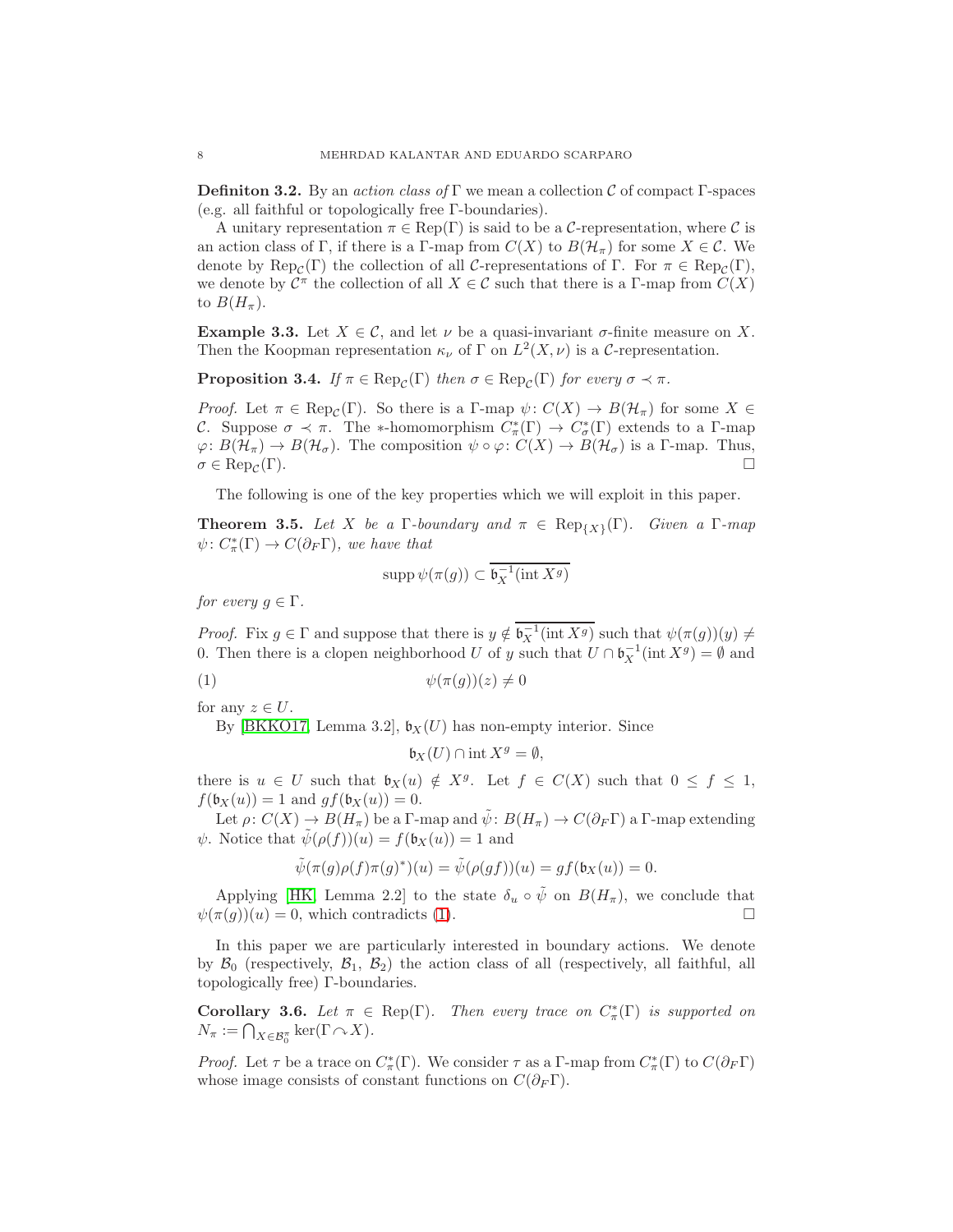<span id="page-8-3"></span>Let  $g \in \Gamma \setminus N_{\pi}$ , and choose a Γ-boundary X such that  $g \notin \text{ker}(\Gamma \cap X)$ . In particular,  $\mathfrak{b}_X^{-1}(\text{int } X^g) \neq \partial_F \Gamma$ , which implies by Theorem [3.5](#page-7-1) that supp  $\tau(g) \neq$  $\partial_F \Gamma$ , hence  $\tau(\pi(g)) = 0$ .

**Remark 3.7.** In view of Theorem [2.6,](#page-6-1) the normal subgroup  $N_\pi \leq \Gamma$  should be considered as the "π-amenable radical" of Γ. In fact, we have  $N_{\lambda_{\Gamma}} = \text{Rad}(\Gamma)$ . Another notion of  $\pi$ -amenable radical was considered in [\[BK,](#page-22-3) Definition 4.6] as the kernel  $\text{Rad}_{\pi}(\Gamma)$  of the Furstenberg-Hamana boundary  $\mathcal{B}_{\pi}$  of  $\pi$  ([\[BK,](#page-22-3) Definition 3.6]). For any  $\pi \in \text{Rep}(\Gamma)$ , we have  $\text{Rad}_{\pi}(\Gamma) \subseteq N_{\pi}$ . In fact, there is a  $\text{Rad}_{\pi}(\Gamma)$ invariant state on  $B(H_\pi)$ , hence on  $C(X)$  for any Γ-boundary X with a Γ-map  $C(X) \to B(H_\pi)$ . Since  $\text{Rad}_{\pi}(\Gamma)$  is normal in  $\Gamma$ , by strong proximality it follows  $\text{Rad}_{\pi}(\Gamma)$  acts trivially on X.

- <span id="page-8-2"></span>**Corollary 3.8.** (i) Let  $\pi \in \text{Rep}_{\mathcal{B}_1}(\Gamma)$ . Then either  $C^*_{\pi}(\Gamma)$  admits no trace, or otherwise  $\pi$  weakly contains  $\lambda_{\Gamma}$  and the canonical trace is the unique trace on  $C^*_\pi(\Gamma)$ .
	- (ii) Let  $\pi \in \text{Rep}_{\mathcal{B}_2}(\Gamma)$ . Then the canonical trace is the unique boundary map on  $C^*_\pi(\Gamma)$ . In particular,  $\pi$  weakly contains  $\lambda_{\Gamma}$ , and  $C^*_\pi(\Gamma)$  has a proper ideal containing all proper ideals of  $C^*_\pi(\Gamma)$ .

*Proof.* (i) If  $\pi \in \text{Rep}_{\mathcal{B}_1}(\Gamma)$ , then  $N_{\pi}$  is trivial, hence if  $C^*_{\pi}(\Gamma)$  admits a trace, it must coincide with the canonical trace by Corollary [3.6,](#page-7-2) and in particular  $\lambda_{\Gamma} \prec \pi$ .

(ii) The first assertion is an immediate consequence of Theorem [3.5](#page-7-1) and the definition of topologically freeness. That  $C^*_\pi(\Gamma)$  has a proper ideal containing all proper ideals follows directly from Proposition [3.1.](#page-6-2)

**Definiton 3.9.** Let C be an action class of Γ. We say  $\Lambda \in \text{Sub}(\Gamma)$  is a C-subgroup if  $\lambda_{\Gamma/\Lambda} \in \text{Rep}_{\mathcal{C}}(\Gamma)$ . We denote by  $\text{Sub}_{\mathcal{C}}(\Gamma)$  the set of all  $\mathcal{C}\text{-subgroups of }\Gamma$ .

<span id="page-8-1"></span>**Proposition 3.10.** Let C be an action class of  $\Gamma$  and  $\Lambda \in \text{Sub}(\Gamma)$ . Then  $\Lambda \in$  $\text{Sub}_{\mathcal{C}}(\Gamma)$  if and only if  $\Lambda$  fixes a probability on some  $X \in \mathcal{C}$ .

*Proof.*  $(\Rightarrow)$ : let  $\psi: C(X) \to B(\ell^2(\Gamma/\Lambda))$  be a *Γ*-map where  $X \in \mathcal{C}$ . Then the restriction of the  $\Lambda$ -invariant state on  $B(\ell^2(\Gamma/\Lambda))$  to  $\psi(C(X))$  yields a  $\Lambda$ -invariant probability on X.

 $(\Leftarrow):$  let  $X \in \mathcal{C}$  be such that there is a  $\Lambda$ -invariant  $\nu \in \mathrm{Prob}(X)$ . The Poisson map  $\mathcal{P}_{\nu}: C(X) \to \ell^{\infty}(\Gamma/\Lambda) \subset B(\ell^{2}(\Gamma/\Lambda))$  is the desired  $\Gamma$ -map.

<span id="page-8-0"></span>The following result follows from the fact that any trace on a nuclear  $C^*$ -algebra is amenable.

**Proposition 3.11.** Let X be a compact  $\Gamma$ -space. If  $\pi \in \text{Rep}_{\{X\}}(\Gamma)$  and  $C^*_{\pi}(\Gamma)$  is nuclear and admits trace, then X admits a  $\Gamma$ -invariant probability.

The next result is an immediate consequence of applying Proposition [3.11](#page-8-0) to  $X := \beta(\Gamma/\Lambda).$ 

**Corollary 3.12.** Let  $\Gamma$  be a group and  $\Lambda \in \text{Sub}(\Gamma)$  such that  $C^*_{\lambda_{\Gamma/\Lambda}}(\Gamma)$  is nuclear. Then  $C^*_{\lambda_{\Gamma/\Lambda}}(\Gamma)$  admits trace iff  $1_{\Gamma} \prec \lambda_{\Gamma/\Lambda}$ .

**Theorem 3.13** (cf. [\[Haa17,](#page-23-1) Theorem 4.3]). Let  $\Lambda \in \text{Sub}(\Gamma)$  be a  $\mathcal{B}_1$ -subgroup. Then  $0 \in \overline{\text{conv}}\{\lambda_{\Gamma/\Lambda}(sgs^{-1}) : s \in \Gamma\}$  for all  $g \in \Gamma \setminus \{e\}.$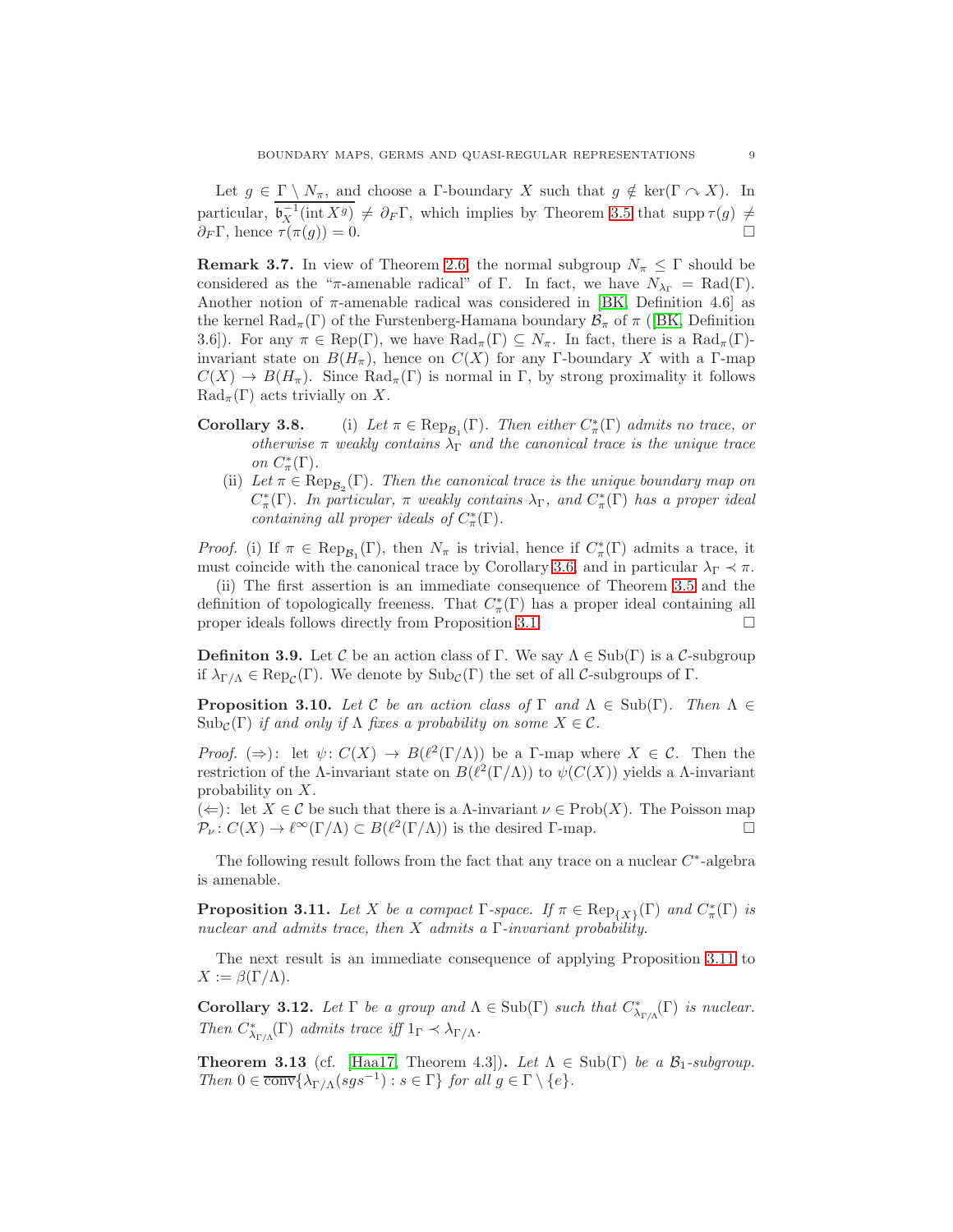<span id="page-9-2"></span>*Proof.* Suppose that for some  $g \in \Gamma \setminus \{e\}$ ,  $0 \notin \overline{\text{conv}}\{\lambda_{\Gamma/\Lambda}(sgs^{-1}) : s \in \Gamma\}$ . By [\[Haa17,](#page-23-1) Lemma 4.2], there is a self-adjoint linear functional  $\omega$  on  $C^*_{\lambda_{\Gamma/\Lambda}}(\Gamma)$  of norm 1 and a constant  $c > 0$  such that

<span id="page-9-0"></span>(2) 
$$
\operatorname{Re}\omega(\lambda_{\Gamma/\Lambda}(sgs^{-1}) \geq c
$$

for all  $s \in \Gamma$ .

Let  $\omega = \omega_+ - \omega_-$  be the Jordan decomposition of  $\omega$ , where  $\omega_+$  and  $\omega_-$  are positive linear functionals with  $\|\omega\| = \|\omega_+\| + \|\omega_-\|$ . Note that  $\omega_+ + \omega_-$  is a state, because  $\|\omega\| = 1$ .

Extend  $\omega_{\pm}$  to positive linear functionals  $\sigma_{\pm}$  on  $B(\ell^2(\Gamma/\Lambda))$  with  $\|\sigma_{\pm}\| = \|\omega_{\pm}\|$ . Let X be a faithful Γ-boundary and  $\psi: C(X) \to B(\ell^2(\Gamma/\Lambda))$  a Γ-map. Let  $\rho := (\sigma_+ + \sigma_-)\circ\psi$  and take  $x \in X$  such that  $gx \neq x$ . There is a net  $(s_i)$  in  $\Gamma$  such that  $s_i \rho$  converges to the point-measure  $\delta_x$ . Upon passing to a subnet, we can assume that  $s_i\sigma_{\pm}$  converge to positive functionals  $\varphi_{\pm}$ . Notice that  $\delta_x = (\varphi_+ + \varphi_-) \circ \psi$ . Since  $\delta_x$  is a pure state, we get that  $\varphi_{\pm} \circ \psi = ||\varphi_{\pm}|| \delta_x$ .

Take  $f \in C(X)$  such that  $0 \le f \le 1$ ,  $f(x) = 1$  and  $f(g^{-1}x) = 0$ . Then  $\|\varphi_{\pm}\|$  $\varphi_{\pm} \circ \psi(f)$  and  $0 = \varphi_{\pm}(\lambda_{\Gamma/\Lambda}(g)\psi(f)\lambda_Y(g^{-1}))$ . It follows from [\[HK,](#page-23-3) Lemma 2.2] that  $\varphi_{\pm}(\lambda_{\Gamma/\Lambda}(g)) = 0.$  Hence,  $0 = \varphi_{+}(\lambda_{\Gamma/\Lambda}(g)) - \varphi_{-}(\lambda_{\Gamma/\Lambda}(g)) = \lim_{i} \omega(\lambda_{\Gamma/\Lambda}(s_i t s_i^{-1})),$ thus contradicting [\(2\)](#page-9-0).

Remark 3.14. (i)  $\text{Sub}_{\mathcal{B}_2}(\Gamma)$  coincides with the class  $\text{Sub}_{wp}(\Gamma)$  of weakly parabolic subgroups in the sense of [\[BK20,](#page-22-2) Definition 6.1].

- (ii) Since  $\lambda_{\Gamma/\Lambda} \sim_u \lambda_{\Gamma/q\Lambda q^{-1}}$  for every  $g \in \Gamma$ , by Proposition [3.4,](#page-7-3) the set  $\text{Sub}_{\mathcal{C}}(\Gamma)$ is Γ-invariant for any  $C$  (cf. [\[BK20,](#page-22-2) Remark 6.2]).
- (iii) By results of [\[KK17\]](#page-23-0) and [\[BKKO17\]](#page-22-0),  $\text{Sub}_{\mathcal{B}_1}(\Gamma) \neq \emptyset$  iff  $\Gamma$  has trivial amenable radical, and  $\text{Sub}_{\mathcal{B}_2}(\Gamma) \neq \emptyset$  iff  $\Gamma$  is C<sup>\*</sup>-simple. Once non-empty, these sets contain  $\text{Sub}_{am}(\Gamma)$ , the space of all amenable subgroups of  $\Gamma$ .
- (iv) It follows from Proposition [3.10](#page-8-1) that for  $\Lambda_1 \leq \Lambda_2 \leq \Gamma$ , with  $\Lambda_1$  co-amenable in  $\Lambda_2$ , if  $\Lambda_1 \in \text{Sub}_{\mathcal{B}_i}(\Gamma)$  then  $\Lambda_2 \in \text{Sub}_{\mathcal{B}_i}(\Gamma)$  for  $i = 1, 2$ .

For the same reason, given  $\Lambda_1, \Lambda_2 \leq \Gamma$  with  $\Lambda_1$  co-amenable to  $\Lambda_2$  relative to  $\Gamma$  in the sense of [\[CM14,](#page-23-16) 7.C]), we have that if  $\Lambda_1 \in Sub_{\mathcal{B}_i}(\Gamma)$  then  $\Lambda_2 \in \text{Sub}_{\mathcal{B}_i}(\Gamma)$  for  $i = 1, 2$ .

Since  $\text{Sub}_{\mathcal{B}_2}(\Gamma) \subseteq \text{Sub}_{\mathcal{B}_1}(\Gamma)$ , the following generalizes [\[BK20,](#page-22-2) Proposition 6.5], and the proof is exactly the same.

## **Proposition 3.15.**  $\text{Sub}_{\mathcal{B}_1}(\Gamma)$  contains no non-trivial normal subgroup of  $\Gamma$ .

In [\[BK20,](#page-22-2) Corollary 6.8] it was proved that  $\text{Sub}_{\mathcal{B}_2}(\Gamma)$  contains no recurrent subgroups, generalizing Kennedy's characterization of  $C^*$ -simplicity [\[Ken,](#page-23-2) Theorem 1.1].

The similar characterization for unique trace property is the following: Γ has uniquetrace property iff  $\Gamma$  has no non-trivial amenable IRS ([\[BDL16,](#page-22-7) Corollary 1.5] and [\[BKKO17,](#page-22-0) Theorem 1.3]). Thus, the following question is natural:

## **Question 3.16.** Is every IRS with support contained in  $\text{Sub}_{\mathcal{B}_1}(\Gamma)$  trivial?

<span id="page-9-1"></span>Given  $\pi \in \text{Rep}(\Gamma)$ , let  $\mathcal{W}(\pi) := \{H \leq \Gamma : \lambda_{\Gamma/H} \prec \pi\}$ . Notice that  $\mathcal{W}(\pi)$  is a closed Γ-invariant subset of Sub(Γ). For example,  $W({\lambda}_{\Gamma}) = Sub_{am}(\Gamma)$ , the set of all amenable subgroups of Γ and, in general,  $\mathcal{W}(\lambda_{\Gamma/\Lambda})$  contains all subgroups  $L \leq \Gamma$  such that  $\Lambda \leq L$  and  $\Lambda$  is co-amenable in L (Proposition [2.3\)](#page-5-0).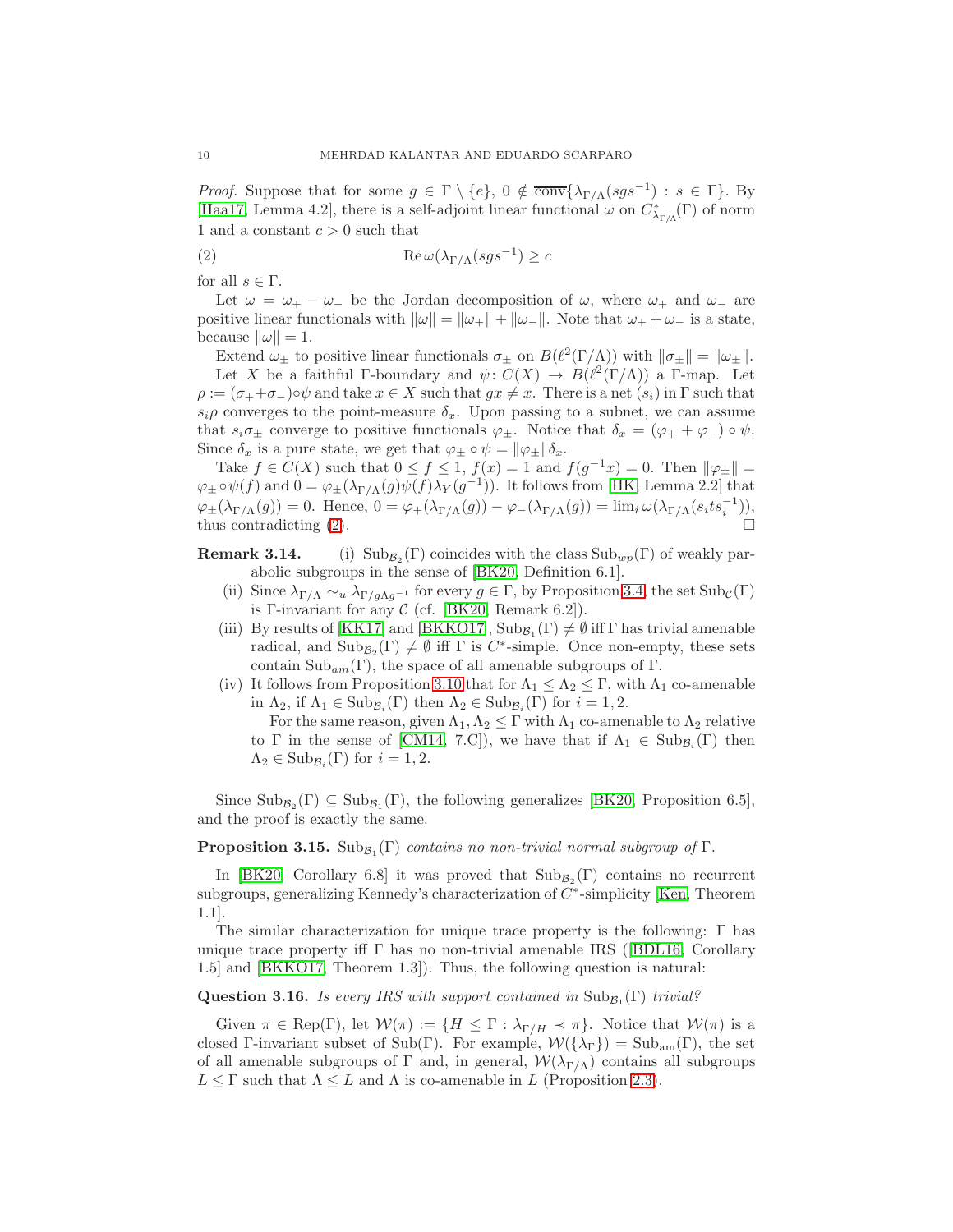<span id="page-10-4"></span>**Theorem 3.17.** Let  $\pi \in \text{Rep}(\Gamma)$ . Any IRS supported on  $\mathcal{W}(\pi)$  is supported on  $N_{\pi}$ .

*Proof.* Let  $\eta$  be an IRS supported on  $\mathcal{W}(\pi)$ . Let  $\varphi_{\eta}$  be the positive definite function on Γ given by  $\varphi_{\eta}(g) = \eta(\lbrace L : g \in L \rbrace)$  for  $g \in \Gamma$ , and  $\lambda_{\eta}$  be the GNS representation associated to  $\varphi_{\eta}$  (see e.g. [\[HK,](#page-23-3) Lemma 2.3] for a proof that  $\varphi_{\eta}$  is positive definite).

Since  $\lambda_{\Gamma/H} \prec \pi$  for all  $H \in \mathcal{W}(\pi)$ , and  $\eta \in \overline{\text{conv}}^{w^*} \{ \delta_H : H \in \mathcal{W}(\pi) \}$ , we conclude that  $\lambda_{\eta} \prec \pi$ . Since  $\eta$  is an IRS, the state on  $C^*_{\lambda_{\eta}}(\Gamma)$  associated to  $\varphi_{\eta}$  is a trace. Finally, Corollary [3.6](#page-7-2) implies that  $\eta$  is supported on  $N_{\pi}$ .

**Corollary 3.18.** Given  $\Lambda \in \text{Sub}_{\mathcal{B}_1}(\Gamma)$ , any IRS supported on  $\mathcal{W}(\lambda_{\Gamma/\Lambda})$  is trivial.

**Remark 3.19.** We recall again that  $W(\pi)$  is a compact Γ-space, and we observed in the proof of Theorem [3.17](#page-9-1) that if  $\mathcal{W}(\pi)$  admits a Γ-invariant probability, then  $C^*_\pi(\Gamma)$  admits a trace. The converse to this is not true: take any unital  $C^*$ -algebra A admitting a trace, and choose a group  $\Gamma$  of unitaries of A that generates A and contains  $-1_A$ . This gives a unitary representation of Γ which admits trace, and such that none of the traces that it admits come from an IRS.

Denote by  ${\rm Rep}_{H_1}(\Gamma)$  the collection of all representations  $\pi$  of  $\Gamma$  such that  $\pi(\Gamma)'' \subset$  $B(H_\pi)$  is a II<sub>1</sub>-factor. Recall that  $\Gamma$  is said to be *operator algebraic superrigid* if for any  $\pi \in \text{Rep}_{H_1}(\Gamma)$  the map  $\pi(g) \mapsto \lambda_{\Gamma}(g)$  extends to a von Neumann isomorphism  $\pi(\Gamma)'' \cong \mathbb{L}\Gamma.$ 

# **Theorem 3.20.** A non-amenable group  $\Gamma$  is operator algebraic superrigid iff

 $\mathrm{Rep}_{\mathrm{II}_1}(\Gamma) \subset \mathrm{Rep}_{\mathcal{B}_1}(\Gamma).$ 

*Proof.* ( $\Leftarrow$ ): Let  $\pi \in \text{Rep}_{H_1}(\Gamma)$ . By part (i) of Corollary [3.8,](#page-8-2) we have that the trace on  $\pi(\Gamma)''$  is the canonical one. Clearly, this implies that  $\pi(\Gamma)''$  is canonically isomorphic to LΓ.

 $(\Rightarrow)$ : Since every non-amenable group has a II<sub>1</sub>-factorial representation, it follows Γ is just-non-amenable, i.e. all non-trivial normal subgroups are co-amenable. This implies that the amenable radical of Γ is trivial, hence  $\Gamma \cap \partial_F \Gamma$  is faithful by [\[Fur03\]](#page-23-14). In particular,  $\lambda_{\Gamma} \in \text{Rep}_{\mathcal{B}_1}(\Gamma)$ .

<span id="page-10-1"></span>Let  $\pi \in \text{Rep}_{H_1}(\Gamma)$ . Then  $\lambda_g \mapsto \pi(g)$  extends to a  $C^*$ -isomorphism  $C^*_{\lambda_{\Gamma}}(\Gamma) \to$  $C^*_\pi(\Gamma)$ . It follows from Proposition [3.4](#page-7-3) that  $\pi \in \text{Rep}_{\mathcal{B}_1}(\Gamma)$ .

#### 4. Uniqueness of boundary maps

In this section, given a group Γ, we study a class of representations  $\pi \in \text{Rep}(\Gamma)$ for which  $C^*_{\pi}(\Gamma)$  admits a unique boundary map. We are particularly interested in the case of quasi-regular representations.

<span id="page-10-0"></span>**Definition 4.1.** Let X be a compact Γ-space. A *groupoid representation* of  $(\Gamma, X)$ is a nondegenerate covariant representation  $(\pi, \rho)$  of  $(\Gamma, X)$  such that

<span id="page-10-2"></span>(3) 
$$
\pi(g)\rho(f) = \rho(f), \quad \forall g \in \Gamma, \ f \in C(X) \text{ with } \operatorname{supp} f \subset X^g.
$$

In this case, we also say that  $\pi$  is a groupid representation of  $\Gamma$  (relative to X).

**Remark 4.2.** Let X be a compact Γ-space. Given  $g \in \Gamma$ , notice that the set  ${f \in C(X) : \text{supp } f \subset \text{int } X^g}$  is dense in the set  ${f \in C(X) : \text{supp } f \subset X^g}$ . Therefore, a nondegenerate covariant representation  $(\pi, \rho)$  of  $(\Gamma, X)$  is a groupoid representation iff

<span id="page-10-3"></span>
$$
\pi(g)\rho(f) = \rho(f), \quad \forall g \in \Gamma, \ f \in C(X) \text{ with } \operatorname{supp} f \subset \operatorname{int} X^g.
$$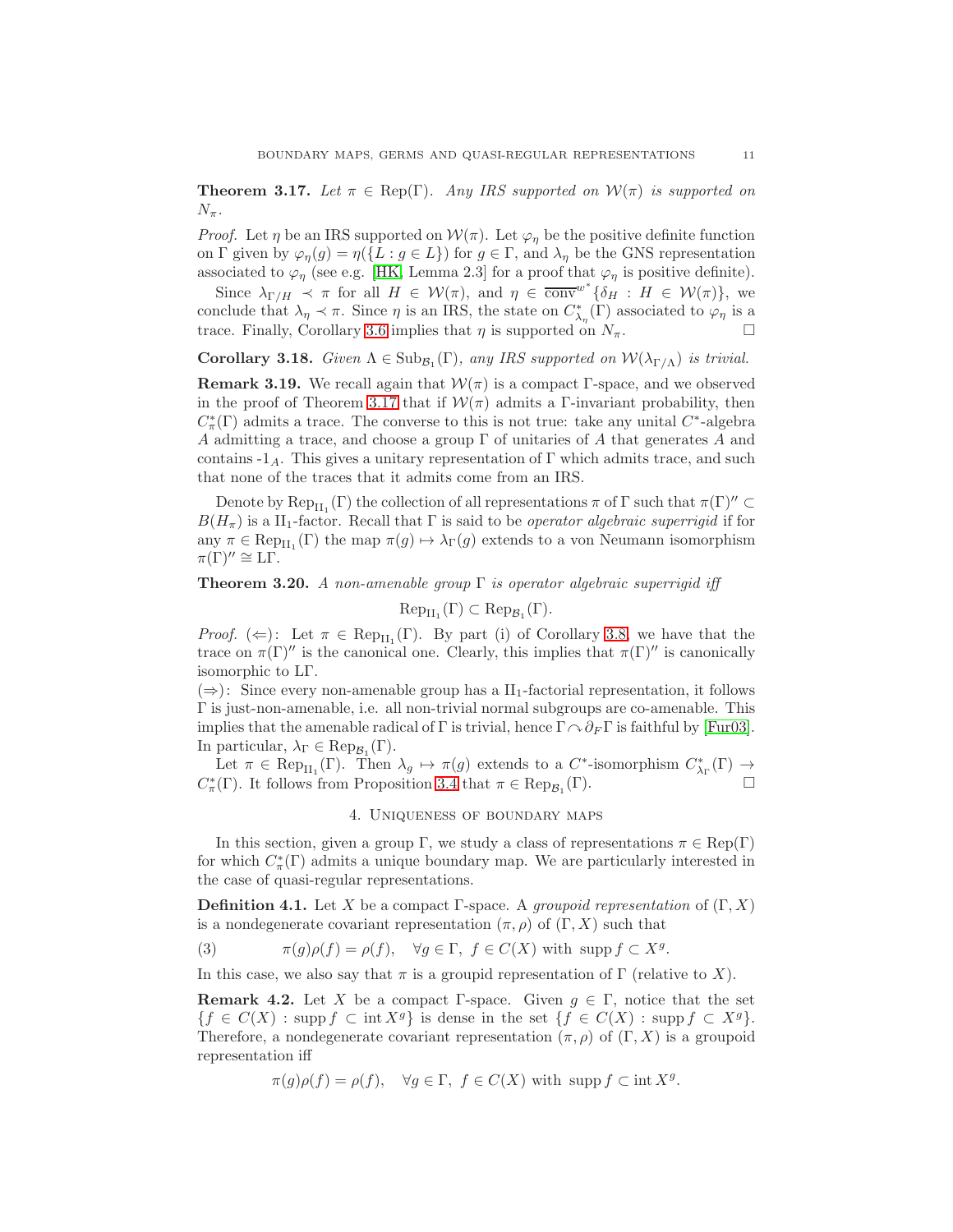<span id="page-11-2"></span>**Proposition 4.3.** Let X be a compact  $\Gamma$ -space. The following are groupoid representations of  $(\Gamma, X)$ :

- (i) The pair  $(\kappa_{\nu}, \rho)$ , where  $\nu$  is a  $\sigma$ -finite quasi-invariant measure on X,  $\kappa_{\nu}$  is the Koopman representation of  $\Gamma$  on  $L^2(X,\nu)$  and  $\rho: C(X) \to B(L^2(X,\nu))$ is the representation by multiplication operators.
- (ii) The pair  $(\mathcal{P}_x, \lambda_{\Gamma/H})$ , where  $x \in X$ ,  $H \in Sub(\Gamma)$  is such that  $\Gamma_x^0 \leq H \leq \Gamma_x$ , and  $\mathcal{P}_x \colon C(X) \to B(\ell^2(\Gamma/H))$  is the Poisson map.

*Proof.* (i) This follows from the fact that, given  $g \in \Gamma$ ,  $\frac{dg\nu}{d\nu} \mathbf{1}_{X^g} = \mathbf{1}_{X^g}$ . (ii) Fix  $g \in \Gamma$  and  $f \in C(X)$  with supp  $f \subset X^g$ . Given  $\delta_{kH} \in \ell^2(\Gamma/H)$ , we have

$$
\mathcal{P}_x(f)\delta_{kH} = \begin{cases} f(kx)\delta_{kH}, & \text{if } kx \in \text{int } X^g \\ 0, & \text{otherwise.} \end{cases}
$$

On the other hand, given  $k \in \Gamma$  such that  $kx \in \text{int } X^g$ , we have that  $k^{-1}gk \in \Gamma_x^0$ , hence  $gkH = kH$ . This concludes the proof that  $\lambda_{\Gamma/H}(g)\mathcal{P}_x(f) = \mathcal{P}_x(f)$ .

<span id="page-11-0"></span>We are now ready to prove the main result of this section, the uniqueness of boundary maps on  $C^*$ -algebras of groupoid representations of boundary actions.

**Theorem 4.4.** Let X be a  $\Gamma$ -boundary and  $(\pi, \rho)$  a groupoid representation of (Γ, X). Then there is a unique boundary map  $\psi$  on  $C^*_{\pi\times\rho}(\Gamma,X)$ , and  $\psi|_{C^*_{\pi}(\Gamma)}$  is the unique boundary map on  $C^*_\pi(\Gamma)$ .

Furthermore,  $\psi(\pi(g)) = \mathbf{1}_{\overline{\mathfrak{b}_X^{-1}(\text{int }X^g)}}$  and  $\psi(\rho(f)) = f \circ \mathfrak{b}_X$  for all  $g \in \Gamma$  and  $f \in C(X)$ .

*Proof.* By Γ-injectivity of  $C(\partial_F \Gamma)$ , there exists a boundary map  $\psi: C^*_{\pi \times \rho}(\Gamma, X) \to$  $C(\partial_F \Gamma)$ . Since any boundary map on  $C^*_\pi(\Gamma)$  can be extended to a boundary map on  $C^*_{\pi \times \rho}(\Gamma, X)$ , uniqueness of  $\psi$  would imply uniqueness of its restriction on  $C^*_{\pi}(\Gamma)$ .

By rigidity of  $C(\partial_F \Gamma)$ , we have that  $\psi(\rho(f)) = f \circ \mathfrak{b}_X$ , for  $f \in C(X)$ . In particular,  $\rho(C(X))$  is contained in the multiplicative domain of  $\psi$  and therefore,  $\psi$  is uniquely determined by  $\psi|_{C^*_{\pi}(\Gamma)}$ .

Fix  $g \in \Gamma$ , and we will show that  $\psi(\pi(g)) = \mathbf{1}_{\overline{\mathfrak{b}_X^{-1}(\text{int }X^g)}}$ . By Theorem [3.5,](#page-7-1) we

only need to show that  $\psi(\pi(g))$  is constant 1 on  $\mathfrak{b}_X^{-1}(\text{int } X^g)$ .

Given  $y \in \mathfrak{b}_X^{-1}(\text{int } X^g)$ , take  $f \in C(X)$  such that  $f(\mathfrak{b}_X(y)) = 1$ , and supp $f \subset X^g$ . By [\(3\)](#page-10-2), we have that  $\psi(\pi(g))\psi(\rho(f)) = \psi(\rho(f))$ . By applying both sides of this equation to y, we conclude that  $\psi(\pi(g))(y) = 1$ . By continuity,  $\psi(\pi(g))(z) = 1$  for any  $z \in \mathfrak{b}_X^{-1}(\text{int } X^g)$ .

We proceed with a list of corollaries of our above results in which we recover most of the main previously proven results on  $C^*$ -simplicity.

<span id="page-11-1"></span>We begin with the original characterization of  $C^*$ -simplicity from [\[KK17\]](#page-23-0).

Corollary 4.5 ([\[KK17,](#page-23-0) Theorem 6.2]). A group  $\Gamma$  is  $C^*$ -simple iff it has a topologically free boundary.

*Proof.* Suppose  $\Gamma$  is  $C^*$ -simple. Let  $x \in \partial_F \Gamma$ . By  $\Gamma$ -injectivity of  $C(\partial_F \Gamma)$ ,  $\Gamma_x$  is amenable, hence  $C^*_{\lambda_{\Gamma/\Gamma_x}}(\Gamma) = C^*_{\lambda_{\Gamma}}(\Gamma)$ . Thus, the unique boundary map on  $C^*_{\lambda_{\Gamma/\Gamma_x}}(\Gamma)$ from Theorem [4.4](#page-11-0) coincides with the canonical trace, and in particular int $(\partial_F \Gamma)^g$ is empty for every non-trivial  $q \in \Gamma$ .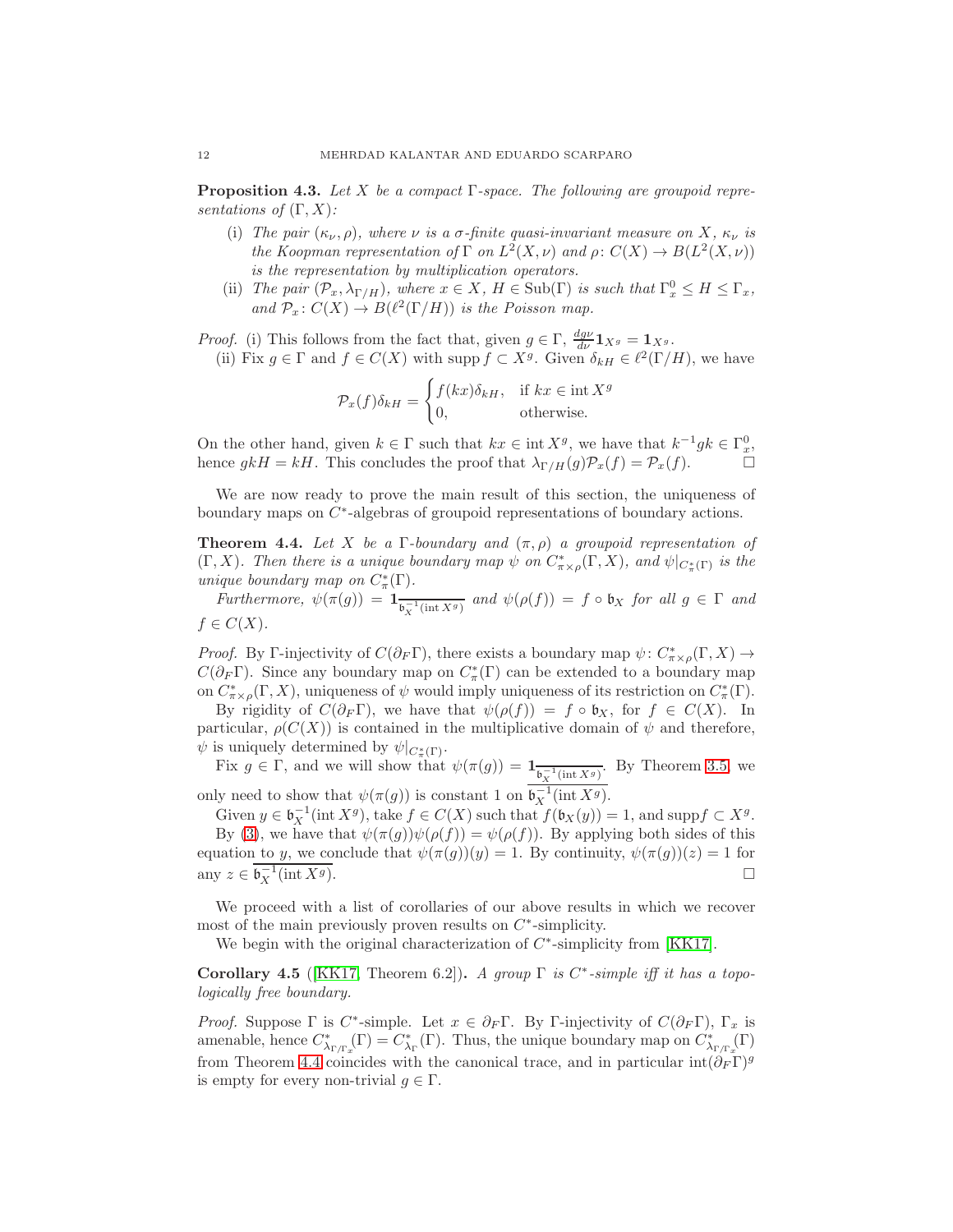<span id="page-12-1"></span>Conversely, if  $\Gamma$  has a topologically free boundary, then Corollary [3.8](#page-8-2) applies to  $C^*_{\lambda_{\Gamma}}(\Gamma)$ , implying the canonical trace is the unique boundary map  $\psi$ , which is now faithful. Hence  $C^*_{\lambda_{\Gamma}}(\Gamma)$  is simple by Proposition [3.1.](#page-6-2)

A special case of our result is due to Kennedy.

Corollary 4.6 ([\[Ken,](#page-23-2) Theorem 3.4]). A group  $\Gamma$  is  $C^*$ -simple iff the canonical *trace is the unique boundary map on*  $C^*_{\lambda_{\Gamma}}(\Gamma)$ .

*Proof.* As we saw in the proof of Corollary [4.5,](#page-11-1) if  $\Gamma$  is  $C^*$ -simple, then Theorem [4.4](#page-11-0) implies that the canonical trace is the unique boundary map on  $C^*_{\lambda_{\Gamma}}(\Gamma)$ .

The converse is immediate from Proposition [3.1.](#page-6-2)  $\Box$ 

The following criterion was key in several  $(non-)C^*$ -simplicity results, including Le Boudec's example of a non- $C^*$ -simple group with unique trace property [\[LB17\]](#page-23-15).

Corollary 4.7 ([\[BKKO17,](#page-22-0) Proposition 1.9]). Let  $\Gamma$  be a  $C^*$ -simple group. If X is a Γ-boundary such that the point stabilizer  $\Gamma_x$  is amenable for some  $x \in X$ , then X is topologically free.

*Proof.* Applying Theorem [4.4](#page-11-0) for  $\lambda_{\Gamma/\Gamma_x} = \lambda_{\Gamma}$  we conclude that the canonical trace is the map  $\psi$  on  $\lambda_{\Gamma/\Gamma_x}$ , which implies int  $X^g$  is empty for every non-trivial  $g \in \Gamma$ .  $\Box$ 

The above simple unified conceptual arguments (see also Corollary [4.10](#page-13-0) below), indeed show that the notion of boundary maps is the fundamental tool in this context.

<span id="page-12-0"></span>Now, turning our attention towards traces, using Theorem [4.4,](#page-11-0) we give a complete description of tracial structure of  $C^*_\pi(\Gamma)$  for groupoid representations  $\pi$ .

**Theorem 4.8.** Let X be a Γ-boundary, let  $N = \text{Ker}(\Gamma \cap X)$  be the kernel of the action, and let  $(\pi, \rho)$  be a groupoid representation of  $(\Gamma, X)$ . Then the following are equivalent:

- (i)  $C^*_\pi(\Gamma)$  admits a trace;
- (ii) the induced action  $\frac{\Gamma}{N} \curvearrowright X$  is topologically free;
- (iii) if  $\sigma \in \text{Rep}(\Gamma)$  and  $\sigma \prec \pi$ , then  $\lambda_{\Gamma/N} \prec \sigma$ .
- (iv)  $\lambda_{\Gamma/N} \prec \pi$ .

If the above equivalent conditions hold, then  $\mathbf{1}_N$  extends to the unique trace on  $C^*_\pi(\Gamma)$ .

Proof. (i)  $\implies$  (ii): Let  $\tau$  be a trace on  $C^*_\pi(\Gamma)$ . Then the map  $\psi(a) := \tau(a) \mathbf{1}_{\partial_F \Gamma}$ is a boundary map on  $C^*_\pi(\Gamma)$ , which is unique by Theorem [4.4.](#page-11-0) Assume that Γ  $\frac{1}{N} \cap X$  is not topologically free and take  $g \in \Gamma$ ,  $g \notin N$  such that int  $X^g \neq \emptyset$ . Then  $\emptyset \neq \mathfrak{b}_X^{-1}(\text{int } X^g) \neq \partial_F \Gamma$ , which implies by Theorem [4.4](#page-11-0) that  $\psi(\pi(g))$  is not constant, a contradiction.

(ii)  $\implies$  (iii): For every  $g \in N$ , int  $X^g = X$ . If  $\frac{\Gamma}{N} \curvearrowright X$  is topologically free, then for every  $g \notin N$ , int  $X^g = \emptyset$ . Thus, by Theorem [4.4,](#page-11-0) if  $\psi$  is the boundary map on  $C^*_\pi(\Gamma)$ , then its restriction  $\psi|_{\pi(\Gamma)}$  to  $\pi(\Gamma)$  is  $\mathbf{1}_N \cdot \mathbf{1}_{\partial_F\Gamma}$ . Suppose  $\sigma \in \text{Rep}(\Gamma)$  and  $\sigma \prec \pi$ . By the uniqueness of  $\psi$ ,  $C^*_{\sigma}(\Gamma)$  also admits a unique boundary map  $\psi'$ , which restricts to  $\mathbf{1}_N$  on  $\pi(\Gamma)$ . Thus, composing  $\psi'$  with a delta measure  $\delta_z$ ,  $z \in \partial_F \Gamma$ , we get a state on  $C^*_\sigma(\Gamma)$  whose restriction to  $\pi(\Gamma)$  is  $\mathbf{1}_N$ . Since  $\delta_N \in \ell^2(\Gamma/N)$  is a cyclic vector for  $\lambda_{\Gamma/N}$ , we conclude  $\lambda_{\Gamma/N} \prec \sigma$ .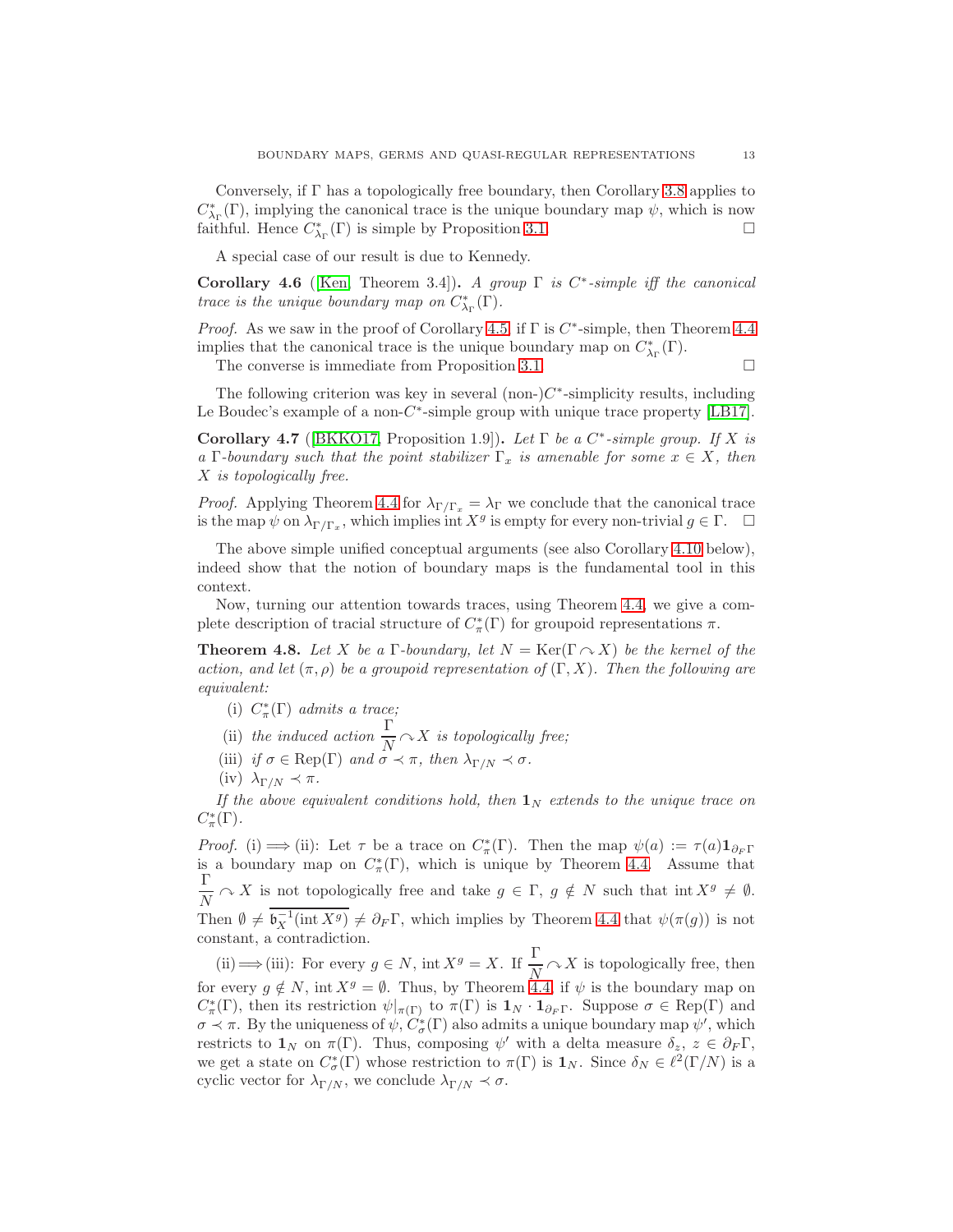<span id="page-13-2"></span> $(iii) \Longrightarrow (iv):$  This is trivial.

(iv)  $\Longrightarrow$  (i): Note that  $C^*_{\lambda_{\Gamma/N}}(\Gamma)$  admits a trace, which is the unique extension of **1**<sub>N</sub>. Thus, if  $\lambda_{\Gamma/N} \prec \pi$ , then  $C^*_{\pi}(\Gamma)$  also admits a trace.

<span id="page-13-1"></span>Corollary 4.9. Let X be a faithful Γ-boundary, and  $(\pi, \rho)$  a groupoid representation of  $(\Gamma, X)$ . Then  $C^*_\pi(\Gamma)$  admits a trace if and only if X is topologically free.

If X is topologically free, then  $\pi > \lambda_{\Gamma}$  and the canonical trace is the unique trace on  $C^*_\pi(\Gamma)$ .

As a special case of Theorem [4.8](#page-12-0) for  $\pi$  the Koopman representations of quasiinvariant measures on  $X$ , we recover Raum's recent characterization of  $C^*$ -simplicity in [\[Rau19\]](#page-23-4).

<span id="page-13-0"></span>Corollary 4.10. [\[Rau19,](#page-23-4) Theorem 31] Let X be a Γ-boundary and  $\kappa$  the Koopman representation associated to some quasi-invariant measure on  $X$ . Then the following statements are equivalent.

- (i)  $X$  is topologically free:
- (ii) if  $\sigma \in \text{Rep}(\Gamma)$  and  $\sigma \prec \kappa$ , then  $\lambda_{\Gamma} \prec \sigma$ ;
- (iii)  $\lambda_{\Gamma} \prec \kappa$ .

*Proof.* By Proposition [4.3,](#page-10-3)  $\kappa$  is comes from a groupoid representation of  $(\Gamma, X)$ . Thus, the equivalence of the above statements follow from Theorem [4.8.](#page-12-0)  $\Box$ 

The following corollary of Theorem [4.8](#page-12-0) is a connection between existence of trace and  $C^*$ -simplicity.

Corollary 4.11. Let X be a Γ-boundary, let  $N = \text{Ker}(\Gamma \cap X)$  be the kernel of the action, and let  $(\pi, \rho)$  be a groupoid representation of  $(\Gamma, X)$ . If  $C^*_{\pi}(\Gamma)$  admits a trace, then  $C^*_{\pi}(\Gamma)$  has a unique trace and a proper ideal  $I_{\text{max}}$  that contains all proper ideals of  $C^*_\pi(\Gamma)$  and  $\frac{C^*_\pi(\Gamma)}{I}$  $\frac{Z_{\pi}(T)}{I_{\max}} = C^*_{\lambda_{\Gamma/N}}(\Gamma)$  is simple.

*Proof.* If  $C^*_\pi(\Gamma)$  admits a trace, then  $C^*_\pi(\Gamma)$  has a unique trace by Theorem [4.8.](#page-12-0) The existence of the ideal  $I_{\text{max}}$  with stated properties follows from parts (iii) and (iv) of Theorem [4.8,](#page-12-0) and part (ii) in that theorem implies  $\frac{\Gamma}{N}$  has a topologically free boundary action, hence  $C^*_{\lambda_{\Gamma/N}}(\Gamma)$  is simple by Theorem [2.5.](#page-6-3)

**Remark 4.12.** In general, it is not true that, given  $\pi \in \text{Rep}(\Gamma)$ , if  $C^*_{\pi}(\Gamma)$  admits a unique boundary map, then  $C^*_{\pi}(\Gamma)$  is simple. For example, let  $\Gamma := PSL_d(\mathbb{Z})$  for some  $d \geq 3$ . Then the projective space  $\mathbb{P}(\mathbb{R}^d)$  is a topologically free Γ-boundary and there is  $x \in \mathbb{P}(\mathbb{R}^d)$  such that  $\Gamma_x$  is non-amenable. In this case, by Corollary [4.9,](#page-13-1) the unique boundary map on  $C^*_{\lambda_{\Gamma/\Gamma_x}}(\Gamma)$  is the canonical trace. If  $C^*_{\lambda_{\Gamma/\Gamma_x}}(\Gamma)$  were simple, then we would have that  $\lambda_{\Gamma/\Gamma_x} \sim \lambda_{\Gamma}$ , which contradicts the fact that  $\Gamma_x$  is not amenable.

Remark 4.13. In [\[Ken,](#page-23-2) Proposition 3.1], Kennedy showed that, given a group Γ, there is a bijective correspondence between Γ-boundaries in the state space  $S(C^*_{\lambda_{\Gamma}}(\Gamma))$  and boundary maps on  $C^*_{\lambda_{\Gamma}}(\Gamma)$ . Actually, his proof applies word for word to any  $\Gamma$ -C<sup>\*</sup>-algebra A. The correspondence takes a  $\Gamma$ -boundary  $X \subset S(A)$ into the boundary map  $\psi: A \to C(\partial_F \Gamma)$  given by  $\psi(a)(y) = \mathfrak{b}_X(y)(a)$ , for  $a \in A$ and  $y \in \partial_F \Gamma$ .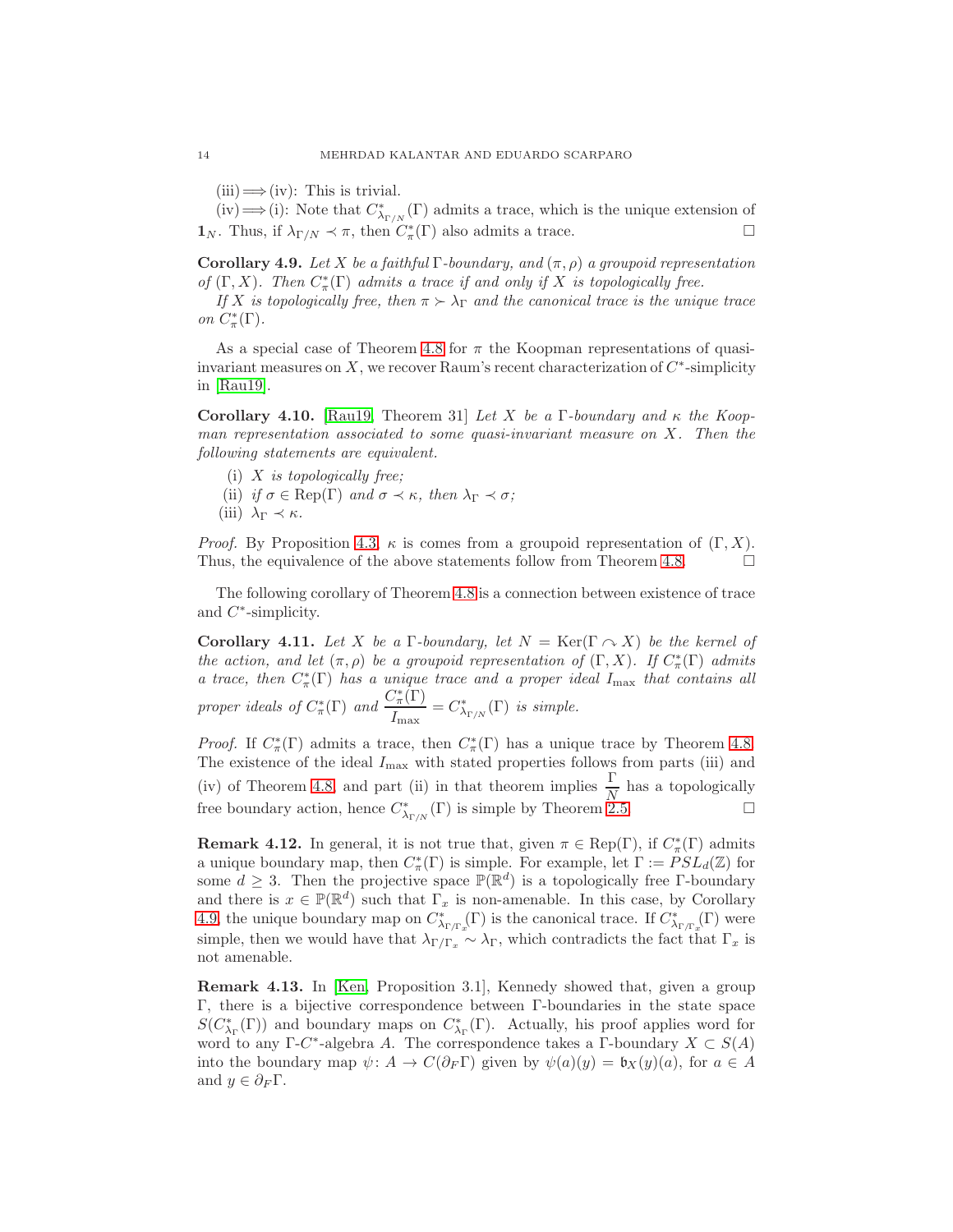Now going back to the description of the boundary map  $\psi$  in Theorem [4.4,](#page-11-0) a natural question is, when is  $\psi$  mapped into  $C(X)$ ?

<span id="page-14-3"></span>The following result gives a characterization in terms of Hausdorff germs.

**Proposition 4.14.** Let X be a Γ-boundary and  $(\pi, \rho)$  a groupoid representation of  $(\Gamma, X)$ . There exists a  $\Gamma$ -map  $\psi \colon C^*_\pi(\Gamma) \to C(X)$  if and only if the action  $\Gamma \curvearrowright X$ has Hausdorff germs. Furthermore, in this case,

<span id="page-14-1"></span>
$$
\psi(\pi(g)) = \mathbf{1}_{\mathrm{int}X^g}
$$

for every  $q \in \Gamma$ .

*Proof.* If int  $X^g$  is closed for each  $g \in \Gamma$ , then clearly the image of the map  $\psi$ from Theorem [4.4](#page-11-0) is contained in the copy of  $C(X)$  inside  $C(\partial_F \Gamma)$ , and, under this identification,  $\psi$  satisfies [\(4\)](#page-14-1).

Conversely, suppose that there exists a  $\Gamma$ -map  $\psi: C^*_\pi(\Gamma) \to C(X)$ . By Theorem [4.4,](#page-11-0) given  $g \in \Gamma$  there exists  $K \subset X$  clopen such that  $\mathfrak{b}_X^{-1}(K) = \mathfrak{b}_X^{-1}(\text{int } X^g)$ . In particular, int  $X^g \subset K \subset X^g$ . Since K is clopen, we conclude that int  $X^g = K$  is clopen.  $\Box$ 

<span id="page-14-4"></span>**Proposition 4.15.** Let X be a Γ-boundary and  $(\pi, \rho)$  a groupoid representation of  $(\Gamma, X)$ . Consider the following conditions:

- (i)  $C^*_{\pi \times \rho}(\Gamma, X)$  is simple;
- (ii) The unique boundary map on  $C^*_{\pi\times\rho}(\Gamma,X)$  is faithful;
- (iii)  $C^*_\pi(\Gamma)$  is simple.

Then  $(i) \Longleftrightarrow (ii) \Longrightarrow (iii)$ .

*Proof.* (i)  $\implies$  (ii): Let  $\psi$  be the unique boundary map on  $C^*_{\pi \times \rho}(\Gamma, X)$ . By the Schwarz inequality, notice that  $J_{\psi} := \{a \in C^*_{\pi \times \rho}(\Gamma, X) : \psi(a^*a) = 0\}$  is a  $\Gamma$ equivariant left ideal of  $C^*_{\pi\times\rho}(\Gamma,X)$ . Given  $a\in J_\psi, f\in C(X)$  and  $g\in \Gamma$ , let us show that  $a\rho(f)\pi(g) \in J_{\psi}$ . Since  $\rho(C(X))$  is contained in the multiplicative domain of  $\psi$  by Theorem [4.4,](#page-11-0) we have that

$$
\psi((a\pi(g)\rho(f))^*(a\pi(g)\rho(f)) = \psi(\rho(\overline{f})\pi(g^{-1})a^*a\pi(g)\rho(f))
$$
  
= 
$$
\psi(\rho(\overline{f}))\psi(g^{-1}(a^*a))\psi(\rho(f))
$$
  
= 0.

Since the linear span of elements of the form  $\pi(g)f$  is dense in  $C^*_{\pi\times\rho}(\Gamma)$ , we conclude the  $J_{\psi}$  is an ideal, hence  $J_{\psi} = 0$ .

 $(ii) \Longrightarrow (i)$ : This follows along the same lines of Proposition [3.1.](#page-6-2)

(ii)  $\implies$  (iii): If the unique boundary map  $\psi$  on  $C^*_{\pi\times\rho}$  is faithful, then  $\psi|_{C^*_\pi(\Gamma)}$  is faithful as well, hence  $C^*_\pi(\Gamma)$  is simple by Proposition [3.1.](#page-6-2)

## 5.  $C^*$ -SIMPLICITY OF QUASI-REGULAR REPRESENTATIONS

<span id="page-14-2"></span><span id="page-14-0"></span>In this section, we turn our attention to the question of  $C^*$ -simplicity of quasiregular representations.

**Lemma 5.1.** Let X be a  $\Gamma$ -boundary. Given  $x \in X_0^0$  and  $y \in \partial_F \Gamma$  such that  $\mathfrak{b}_X(y) = x$ , we have that  $\Gamma_x^0 = \{h \in \Gamma : y \in \mathfrak{b}_X^{-1}(\text{int } X^h)\}.$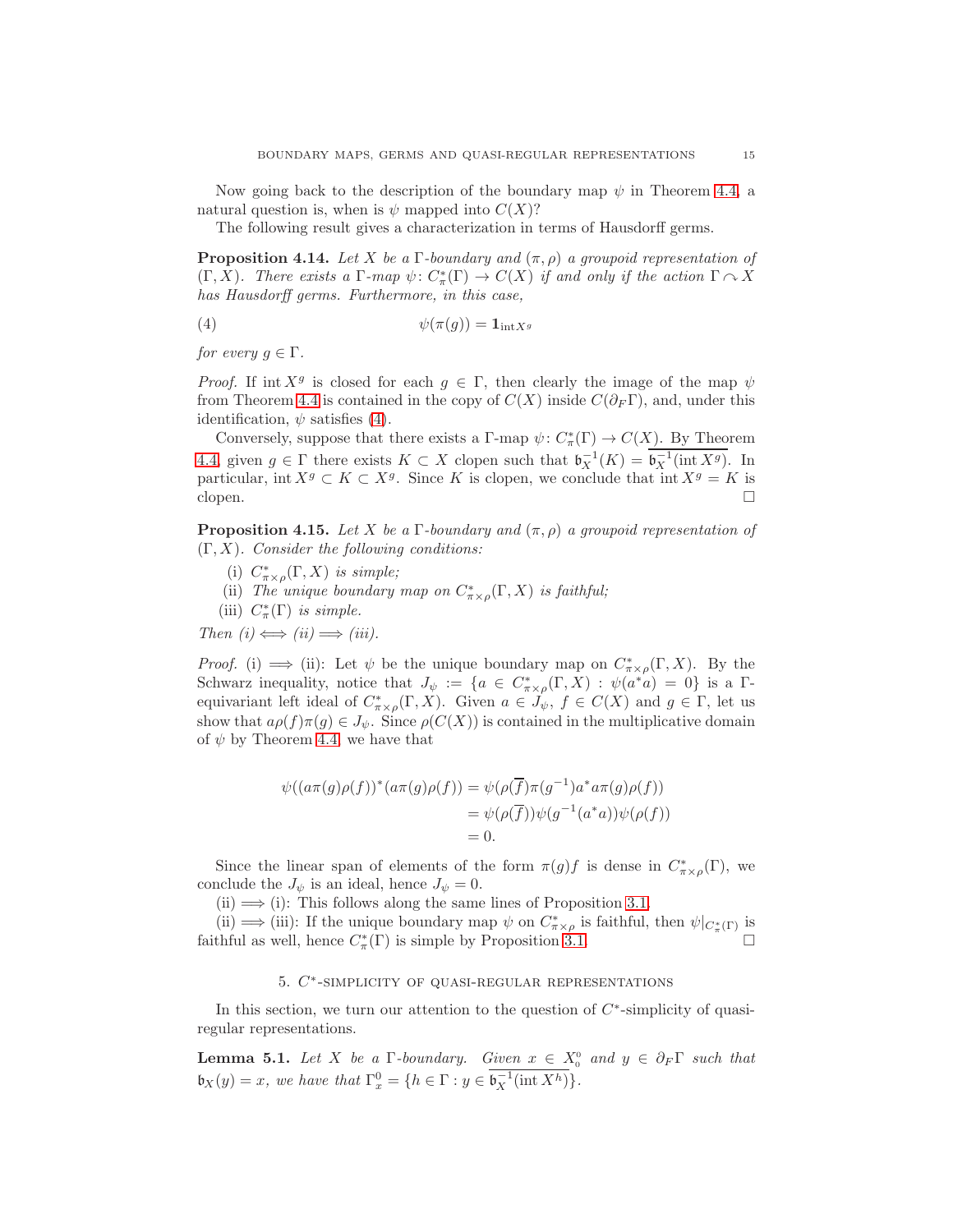<span id="page-15-5"></span>*Proof.* Given  $h \in \Gamma_x^0$ , we have that  $x \in \text{int } X^h$ , hence  $y \in \mathfrak{b}_X^{-1}(\text{int } X^h)$ .

Conversely, given  $h \in \Gamma$  such that  $y \in \mathfrak{b}_X^{-1}(\text{int } X^h)$ , take a net  $(z_i) \subset \mathfrak{b}_X^{-1}(\text{int } X^h)$ such that  $z_i \to y$ . In particular,  $\Gamma^0_{\mathfrak{b}_X(z_i)} \to \Gamma^0_x$ . Since  $h \in \Gamma^0_{\mathfrak{b}_X(z_i)}$  for every i, we conclude that  $h \in \Gamma_x^0$ .

<span id="page-15-0"></span>**Theorem 5.2.** Let X be a Γ-boundary and  $(\pi, \rho)$  a groupoid representation of  $(\Gamma, X)$ . Given  $x \in X_0^0$  and  $\sigma \in \text{Rep}(\Gamma)$  such that  $\sigma \prec \pi$ , we have that  $\lambda_{\Gamma/\Gamma_x^0} \prec \sigma$ .

*Proof.* Let  $\psi$  be a boundary map on  $C^*_{\sigma}(\Gamma)$ . By Theorem [4.4,](#page-11-0) we have that  $\psi(\sigma(g)) = \mathbf{1}_{\overline{\mathfrak{b}_X^{-1}(\text{int }X^g)}}$  for each  $g \in \Gamma$ .

Take  $y \in \partial_F \Gamma$  such that  $\mathfrak{b}_X(y) = x$ . It follows from Lemma [5.1](#page-14-2) that the composition of  $\psi$  with delta measure on y is a state on  $C^*_\sigma(\Gamma)$  which restricts to  $1_{\Gamma_x^0}$  on Γ. Since  $\delta_{\Gamma_x^0}$  is a cyclic vector for  $C^*_{\lambda_{\Gamma/\Gamma_x^0}}(\Gamma)$ , the result follows.  $□$ 

<span id="page-15-1"></span>The next result is an immediate consequence of Theorem [5.2.](#page-15-0)

**Corollary 5.3.** Let X be a  $\Gamma$ -boundary and  $x \in X_0^{\circ}$ . Then  $C^*_{\lambda_{\Gamma/\Gamma_{\infty}^0}}(\Gamma)$  is simple. x

We give an example in the next section which shows that the assumption of  $x \in \mathbb{R}$  $X_0^0$  in the above Corollary is necessary and cannot be removed (see Example [6.5\)](#page-18-0).

Remark 5.4. In [\[Kaw17,](#page-23-5) Corollary 8.5], Kawabe showed that, given a group Γ and $x \in \partial_F \Gamma$ , then  $C^*_{\lambda_{\Gamma/\Gamma_x}}(\Gamma)$  is simple. Since  $\Gamma_y = \Gamma_y^0$  for each  $y \in \partial_F \Gamma$  ([\[BKKO17,](#page-22-0) Lemma 3.4]), Kawabe's result also follows from Corollary [5.3.](#page-15-1)

We now prepare for the main result of this section (Theorem [5.8\)](#page-16-0), which gives a complete characterization of when  $C^*_{\lambda_{\Gamma/\Gamma_x}}(\Gamma)$  is simple. For that we need the following few results.

<span id="page-15-2"></span>**Lemma 5.5.** Let  $\pi, \sigma \in \text{Rep}(\Gamma)$  and suppose that  $C^*_\pi(\Gamma)$  and  $C^*_\psi(\Gamma)$  admit boundary maps  $\psi_{\pi}$  and  $\psi_{\sigma}$  such that  $\psi_{\pi} \circ \pi = \psi_{\sigma} \circ \sigma$ . If  $C_{\sigma}^{*}(\Gamma)$  is simple, then  $\sigma \prec \pi$ .

Proof. Consider the following commutative diagram:



Since  $C^*_{\sigma}(\Gamma)$  is simple, we conclude from Proposition [3.1](#page-6-2) that  $\psi_{\sigma}$  is faithful. Therefore, ker  $\pi \subset \ker \sigma$  and  $\sigma \prec \pi$ .

<span id="page-15-3"></span>**Proposition 5.6.** Let X be a  $\Gamma$ -boundary. Given  $x \in X$  and  $\Gamma_x^0 \leq \Lambda \leq \Gamma_x$  such that  $C^*_{\lambda_{\Gamma/\Lambda}}(\Gamma)$  is simple, we have that  $\frac{\Lambda}{\Gamma_x^0}$  is amenable.

<span id="page-15-4"></span>*Proof.* The result follows immediately from Lemma [5.5](#page-15-2) and Proposition [2.3.](#page-5-0)  $\Box$ 

**Proposition 5.7.** Let X be a Γ-boundary. Given  $x \in X$ , there exists  $\Lambda$  such that  $\Gamma_x^0 \leq \Lambda \leq \Gamma_x$  and  $C^*_{\lambda_{\Gamma/\Lambda}}(\Gamma)$  is simple.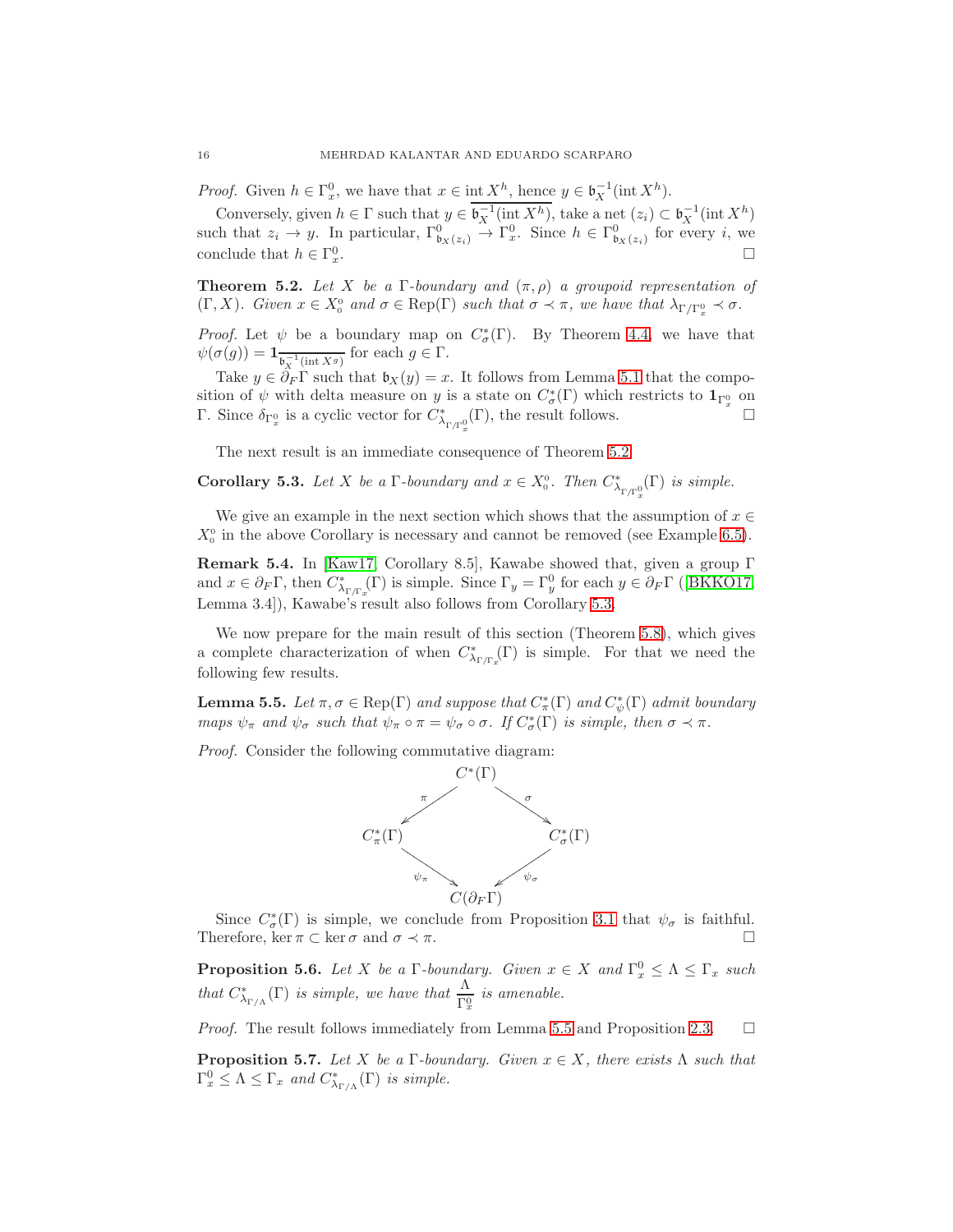*Proof.* Take  $y \in \partial_F \Gamma$  such that  $\mathfrak{b}_X(y) = x$ , and let  $\Lambda := \{h \in \Gamma : y \in \mathfrak{b}_X^{-1}(\text{int } X^g)\}.$ It is straightforward to check that  $\Gamma_x^0 \subset \Lambda \subset \Gamma_x$ .

Let  $(\pi, \rho)$  be a groupoid representation of  $(\Gamma, X)$  and  $\psi$  be the unique boundary map on  $C^*_\pi(\Gamma)$  as in Theorem [4.4.](#page-11-0) Then the positive-definite function  $\delta_y \circ \psi|_{\Gamma}$ coincides with  $\mathbf{1}_{\Lambda}$ . In particular,  $\{\pi(g) : g \in \Lambda\}$  is in the multiplicative domain of  $\delta_y \circ \psi|_{\Gamma}$  and  $\Lambda$  is a subgroup.

Arguing as in Theorem [5.2,](#page-15-0) we conclude that any quotient of  $C^*_{\lambda_{\Gamma/\Lambda}}(\Gamma)$  weakly contains  $\lambda_{\Gamma/\Lambda}$  and  $C^*_{\lambda_{\Gamma/\Lambda}}(\Gamma)$  is simple.

<span id="page-16-0"></span>**Theorem 5.8.** Let X be a  $\Gamma$ -boundary, and  $x \in X$ . Then  $C^*_{\lambda_{\Gamma/\Gamma_x}}(\Gamma)$  is simple iff the quotient group  $\frac{\Gamma_x}{\Gamma_x^0}$  is amenable.

Proof. The forward implication follows from Proposition [5.6.](#page-15-3)

Conversely, assume  $\frac{\Gamma_x}{\Gamma_x^0}$  is amenable and take  $\Lambda$  as in Proposition [5.7.](#page-15-4) Since  $\Gamma_x$  $\frac{r_x}{\Gamma_x^0}$  is amenable, we have that  $\Lambda$  is co-amenable in  $\Gamma_x$ , and so  $\lambda_{\Gamma/\Gamma_x} \prec \lambda_{\Gamma/\Lambda}$  by Proposition [2.3.](#page-5-0) Hence,  $C^*_{\lambda_{\Gamma/\Gamma_x}}(\Gamma)$  is simple.

<span id="page-16-2"></span>We can improve the above result in the case of points  $x \in X_0^0$ .

**Theorem 5.9.** Let X be a  $\Gamma$ -boundary. Given  $x \in X_0^0$  and  $\Gamma_x^0 \leq \Lambda \leq \Gamma_x$ , we have that  $C^*_{\lambda_{\Gamma/\Lambda}}(\Gamma)$  is simple iff the quotient group  $\frac{\Lambda}{\Gamma_x^0}$  is amenable.

Proof. The forward implication follows from Proposition [5.6.](#page-15-3)

Conversely, if  $\frac{\Lambda}{\Gamma_x^0}$  is amenable, then  $\lambda_{\Lambda/\Gamma_x} \prec \lambda_{\Gamma/\Gamma_x^0}$  by Proposition [2.3,](#page-5-0) hence  $C^*_{\lambda_{\Gamma/\Lambda}}(\Gamma)$  is simple by Corollary [5.3.](#page-15-1)

We end the section with considering the simplicity problem for the  $C^*$ -algebras generated by the groupoid representations  $(\pi, \rho)$ . The following result is the version of Theorem [5.2](#page-15-0) in this setup.

<span id="page-16-1"></span>**Theorem 5.10.** Let X be a Γ-boundary. Given a groupoid representation  $(\pi, \rho)$  of  $(\Gamma, X)$  and  $x \in X_0^0$ , we have that  $(\lambda_{\Gamma/\Gamma_x^0}, \mathcal{P}_x) \prec (\pi, \rho)$ .

*Proof.* Let  $\psi$  be the unique boundary map on  $C^*_{\pi \times \rho}(\Gamma, X)$ . By Theorem [4.4,](#page-11-0) we have that  $\psi(\pi(g)) = \mathbb{1}_{\overline{\mathfrak{b}_X^{-1}(\text{int }X^g)}}$  and  $\psi(\rho(f)) = f \circ \mathfrak{b}_X$  for every  $g \in \Gamma$  and  $f \in C(X)$ .

Choose  $y \in \partial_F \Gamma$  such that  $\mathfrak{b}_X(y) = x$  and let  $\tau_y$  be the state on  $C^*_{\pi \times \rho}(\Gamma, X)$ given by composing  $\psi$  with the delta measure on y. By Lemma [5.1,](#page-14-2)

$$
\tau_y(\pi(g)\rho(f)) = \mathbf{1}_{\Gamma_x^0}(g)f(x) = \langle \lambda_{\Gamma/\Gamma_x^0}(g)\mathcal{P}_x(f)\delta_{\Gamma_x^0}, \delta_{\Gamma_x^0}\rangle,
$$

for  $g \in \Gamma$  and  $f \in C(X)$ . Since the vector  $\delta_{\Gamma_x^0}$  is cyclic for  $C^*_{\lambda_{\Gamma/\Gamma_x^0} \times \mathcal{P}_x}(\Gamma, X)$ , we conclude that  $(\lambda_{\Gamma/\Gamma_x^0}, \mathcal{P}_x) \prec (\pi, \rho)$ .

The following version of Corollary [5.3](#page-15-1) is immediate from Theorem [5.10.](#page-16-1)

**Corollary 5.11.** Let X be a  $\Gamma$ -boundary and  $x \in X_0^0$ . Then  $C^*_{\lambda_{\Gamma/\Gamma_x^0} \times \mathcal{P}_x}(\Gamma, X)$  is simple.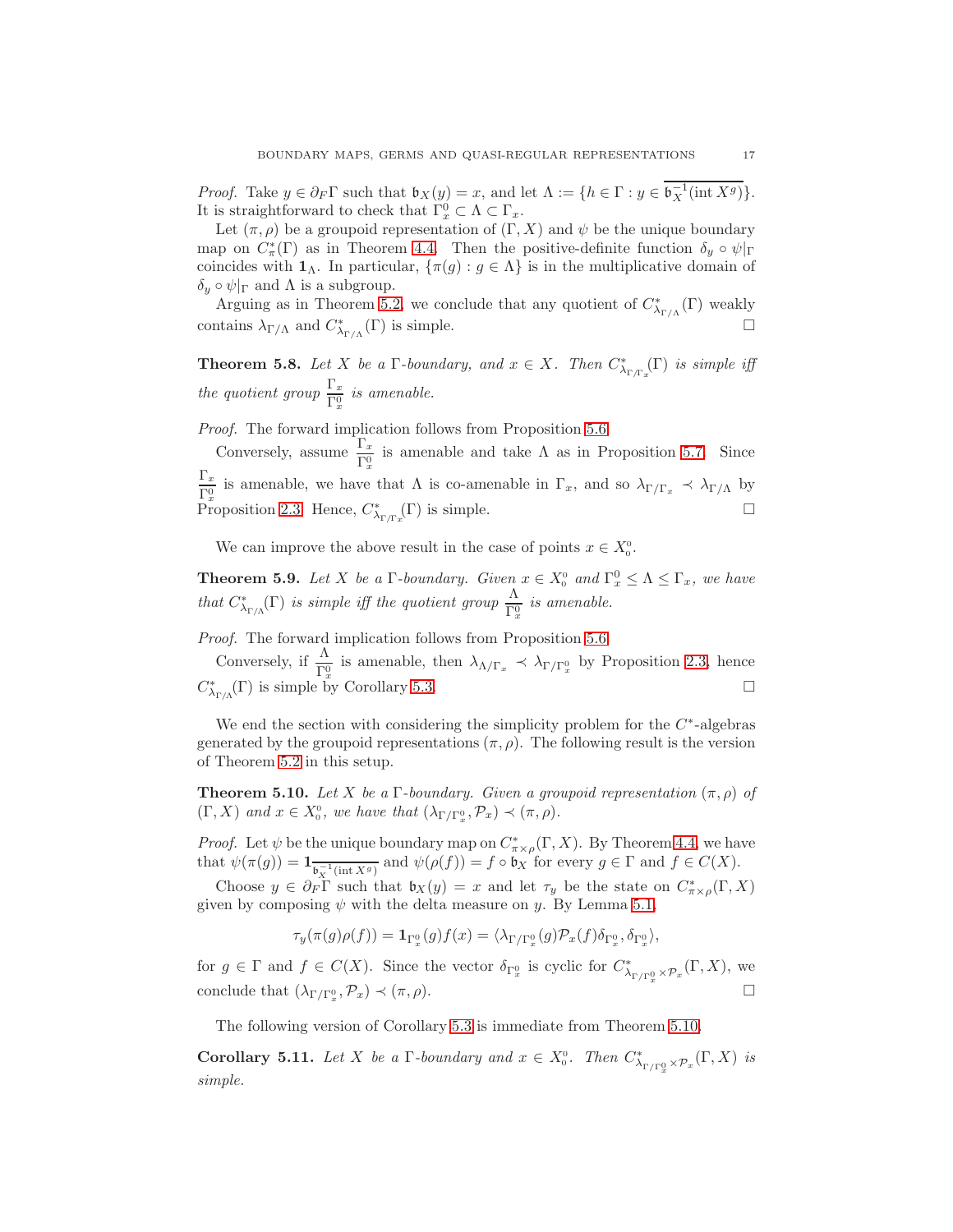#### 6. Quasi-regular representations of Thompson's groups

<span id="page-17-3"></span><span id="page-17-1"></span>In this section, we apply the results of the previous section to analyze certain quasi-regular representations of Thompson's groups.

Recall that Thompson's group  $V$  is the set of piecewise linear bijections on  $[0, 1)$ which are right continuous, have finitely many points of non-differentiability, all being dyadic rationals, and have a derivative which is a power of 2 at each point of differentiability. Thompson's group  $T$  consists of those elements of  $V$  which have at most one point of discontinuity, and Thompson's group  $F$  consists of those elements of V which are homeomorphisms of [0, 1) or, equivalently, the set of elements  $g \in T$ satisfying  $g(0) = 0$ .

6.1. Boundary actions of Thompson's groups. We will now recall the boundary action of Thompson's group  $V$  on the Cantor set considered, for example, in [\[LBMB18,](#page-23-10) Section 4.1]. We thank Christian Skau for suggesting the description, similar to a construction from [\[PSS86\]](#page-23-17), that we present here of this action.

Let Y be the set obtained from R by replacing each  $y \in \mathbb{Z}[1/2]$  by two elements  $\{y_-, y_+\}$ , and endow Y with the order topology. Let  $K := Y \cap [0_+, 1_-]$ . Then K is a Cantor set. Let  $\alpha$  be the action of V on K given by

$$
\alpha_g(s) := g(s)
$$
  
\n
$$
\alpha_g(y_+) := g(y)_+
$$
  
\n
$$
\alpha_g(y_-) := \left(\lim_{s \to y^-} g(s)\right)_-
$$

for  $g \in V$ ,  $s \in (0,1) \setminus \mathbb{Z}[1/2]$  and  $y_{\pm} \in K$ .

Given  $I, J \subset [0, 1)$  left-closed and right-open intervals with endpoints in  $\mathbb{Z}[1/2]$ , there exist a piecewise linear homeomorphism  $f: I \to J$  with a derivative which is a power of 2 at each point of differentiability and with finitely many points of non-differentiability, all of which belong to  $\mathbb{Z}[1/2]$  (see [\[CFP96,](#page-22-8) Lemma 4.2]). It follows easily from this fact that  $T \sim K$  is an extreme boundary action.

<span id="page-17-2"></span>**Proposition 6.1.** For every  $g \in V$ , we have that int  $K^g$  is closed.

*Proof.* Fix  $g \in V$ . There exist dyadic rationals  $0 = a_0 < a_1 < \cdots < a_n = 1$  such that  $g|_{[a_i, a_{i+1})}$  is linear for  $0 \leq i < n$ .

Given  $0 \leq i \leq n$ , let  $J_i := [(a_i)_+, (a_{i+1})_-] \subset K$ . Then, for each i, either  $K^g \cap J_i = J_i$ , or  $K^g \cap J_i$  contains at most one point. Since each  $J_i$  is a clopen set and  $K = \bigsqcup_i J_i$ , this concludes the proof.

<span id="page-17-0"></span>**Theorem 6.2.** The  $C^*$ -algebra  $C^*_{\lambda_{T/F}}(T)$  admits no traces and is simple.

*Proof.* Consider  $T \sim K$  and observe that  $T_{0+} = F$ . Clearly, K is a faithful but not topologically free T-boundary. From Theorem [4.8,](#page-12-0) we conclude that  $C^*_{\lambda_{T/F}}(T)$ does not admit traces.

Notice that  $T_{0_+}^0 = \{ g \in F : g'(0) = 1 \}.$  Therefore, the map  $F/T_{0_+}^0 \to \mathbb{Z}$  which sends  $gT_{0_+}^0 \in F/T_{0_+}^0$  such that  $g'(0) = 2^a$  to a, is an isomorphism.

We conclude from Proposition [6.1](#page-17-2) and Theorem [5.9](#page-16-2) that  $C^*_{\lambda_{T/F}}(T)$  is simple.  $\Box$ 

Notice that the set  $\mathcal{X} := [0, 1) \cap \mathbb{Z}[1/2]$  is invariant under the action of V on [0, 1]. Denote by  $\pi$  the associated unitary representation of V on  $\ell^2(\mathcal{X})$ . Clearly, the action of T on X is transitive, and F is the stabilizer of 0. Therefore,  $\pi|_T \sim_u \lambda_{T/F}$ .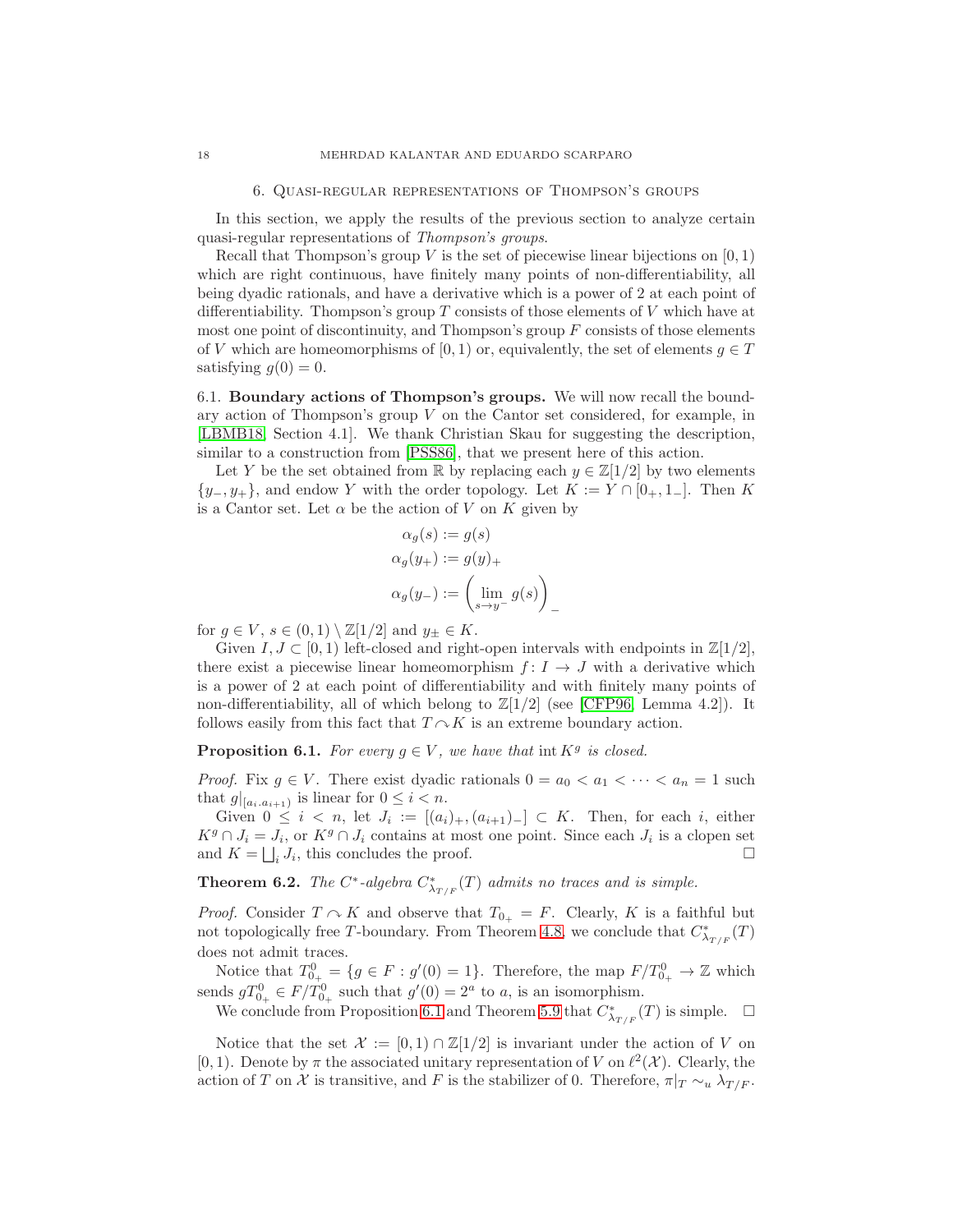<span id="page-18-2"></span>Denote by  $H$  the stabilizer of 0 with the respect to the V-action. By the same reason,  $\pi \sim_u \lambda_{V/H}$ . The same arguments of Theorem [6.2](#page-17-0) can be used for showing that  $C^*_{\pi}(V)$  is simple and admits no traces.

Recall that a unital  $C^*$ -algebra A is said to be *stably finite* if, for every  $n \in \mathbb{N}$ ,  $M_n(A)$  does not contain any infinite projection. If A is simple, then A is said to be purely infinite if every non-zero hereditary  $C^*$ -subalgebra of A contains an infinite projection.

In [\[HO17,](#page-23-9) Proposition 4.3], Haagerup and Olesen showed that  $C^*_\pi(F) \subsetneq C^*_\pi(T) \subsetneq$  $C^*_{\pi}(V) = \mathcal{O}_2$ , where  $\mathcal{O}_2$  is the Cuntz algebra. In particular,  $C^*_{\pi}(V)$  is a Kirchberg  $algebra$  (i.e., a separable, simple, nuclear and purely infinite  $C^*$ -algebra).

The fact that  $C^*_{\lambda_{T/F}}(T) \subset \mathcal{O}_2$  implies that  $C^*_{\lambda_{T/F}}(T)$  is an exact  $C^*$ -algebra. Furthermore,since  $C^*_{\lambda_{T/F}}(T)$  admits no traces, a deep result of Haagerup ([\[Haa14,](#page-23-18) Corollary 5.12]) implies that  $C^*_{\lambda_{T/F}}(T)$  is not stably finite.

# Question 6.3. Is  $C^*_{\lambda_{T/F}}(T)$  a Kirchberg algebra?

We conclude this section with the example which we promised in the last section to show that the assumption in Corollary [5.3](#page-15-1) is necessary.

First, we recall the following Proposition, which is known([\[HO17,](#page-23-9) [Oza\]](#page-23-19)), and was behind the observation by Haagerup and Olesen that  $\lambda_T \nless \lambda_{T/F}$  (see [\[HO17\]](#page-23-9)).

<span id="page-18-1"></span>Given a bijection g on a set  $\Omega$ , let supp  $g := \{x \in \Omega : gx \neq x\}$ . Notice that  $g(\operatorname{supp} g) = \operatorname{supp} g.$ 

**Proposition 6.4.** Let  $\Gamma$  be a group acting on a set  $\Omega$  and  $\lambda: \Gamma \to B(\ell^2(\Omega))$  be the associated unitary representation. Given g,  $h \in \Gamma$ , we have that supp  $g \cap \text{supp } h = \emptyset$ iff  $\lambda_{gh} = \lambda_g + \lambda_h - 1$ .

*Proof.* Suppose that there exists  $x \in \text{supp } g \cap \text{supp } h$ . Then  $\langle \lambda_{gh}(\delta_x), \delta_x \rangle \geq 0$ , whereas  $\langle (\lambda_q + \lambda_h - 1)(\delta_x), \delta_x \rangle = -1$ . Hence,  $\lambda_{qh} \neq \lambda_q + \lambda_h - 1$ .

Suppose that supp g ∩ supp  $h = \emptyset$ . If  $y \notin \text{supp } g \cup \text{supp } h$ , then clearly  $\delta_y =$  $\lambda_{gh}(\delta_y) = (\lambda_g + \lambda_h - 1)(\delta_y).$ 

If  $y \in \text{supp}_g$ , then  $\delta_{gy} = \lambda_{gh}(\delta_y) = (\lambda_g + \lambda_h - 1)(\delta_y)$ . Finally, if  $y \in \text{supp } h$ , then  $hy \in \text{supp } h$  as well, and  $\delta_{hy} = \lambda_{gh}(\delta_y) = (\lambda_g + \lambda_h - 1)(\delta_y)$ .

<span id="page-18-0"></span>**Example 6.5.** Identifying  $S^1$  with  $[0,1)$ , we get a boundary action of T and theopen stabilizer of 0 coincides with the commutator subgroup  $[F, F]$  ([\[CFP96,](#page-22-8) Theorem 4.1]).

Let  $\Omega := \mathbb{Z}[1/2] \cap [0,1]$ . Given  $x \in \Omega$ , let  $D_+(q) : \Omega \to \mathbb{Z}$  be given by  $D_+(q)(x) =$ n if  $\lim_{y\to x^+} g'(y) = 2^n$ . Define D<sub>-</sub> analogously, so that D<sub>+</sub> and D<sub>-</sub> are the maps obtained by taking right and left derivatives, respectively, followed by  $log_2$ . It holds that  $D_{\pm}(gh)(x) = D_{\pm}(g)(h(x)) + D_{\pm}(h)(x)$ , for any  $g, h \in T$  and  $x \in \Omega$ .

Consider the action of T on  $\Omega \times \mathbb{Z} \times \mathbb{Z}$  given by

$$
g(x, n, m) = (g(x), n + D_{-}(g)(x), m + D_{+}(g)(x)).
$$

It is easy to see that this action is transitive and the stabilizer of  $(0, 0, 0)$  coincides with  $[F, F]$ . Therefore,  $T/[F, F]$  can be identified with  $\Omega \times \mathbb{Z} \times \mathbb{Z}$ .

Choose  $g \in T$  such that  $g(x) = x$  for  $x \geq 1/2$ , and  $D_{-}(g)(1/2) \neq 0$ . Also choose  $h \in T$  such that  $h(x) = x$  for  $x \leq 1/2$  and  $D_+(h)(1/2) \neq 0$ . Then the supports of g and h with respect to the action of T on  $\Omega$  are disjoint, but the point  $(1/2, 0, 0)$  is in the intersection of the supports of g and h with respect to the action on  $\Omega \times \mathbb{Z} \times \mathbb{Z}$ .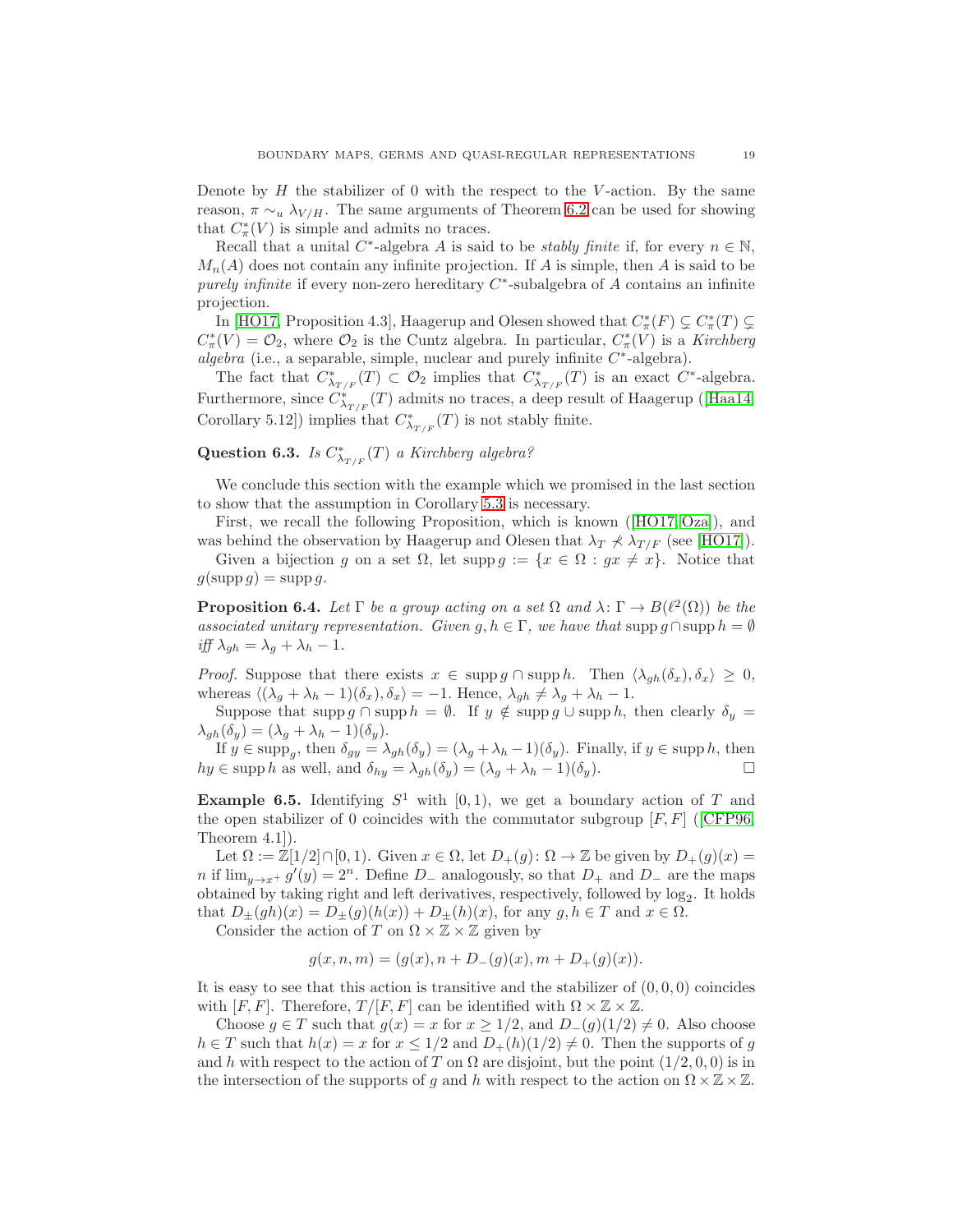<span id="page-19-3"></span>Using Proposition [6.4,](#page-18-1)

$$
(1 - \lambda_{T/[F,F]}(g))(1 - \lambda_{T/[F,F]}(h)) \neq 0 = (1 - \lambda_{T/F}(g))(1 - \lambda_{T/F}(h)).
$$

Therefore,  $\lambda_{T/[F,F]} \nless \lambda_{T/F}$ . On the other hand, it follows from Proposition [2.3](#page-5-0) that  $\lambda_{T/F} \prec \lambda_{T/[F,F]}$ . This show that the C<sup>\*</sup>-algebra  $C^*_{\lambda_{T/[F,F]}}(T)$  is not simple, and therefore the hypothesis in Corollary [5.3](#page-15-1) that  $x \in X_0^0$  is necessary.

### 7. Groupoids of germs

<span id="page-19-0"></span>In this section, we present a characterization of groupoid representations of compact Γ-spaces, as introduced in Definition [4.1.](#page-10-0)

We start by recalling some facts about étale groupoids and groupoids of germs. The reader can find more details in e.g. [\[Put19,](#page-23-20) Chapter 3] for the Hausdorff case, and [\[Exe08\]](#page-23-21) for the general case.

7.1. **Étale groupoids.** An *étale groupoid G* is a topological groupoid whose unit space  $G^{(0)}$  is locally compact and Hausdorff, and such that the range and source maps  $r, s: G \to G^{(0)}$  are local homeomorphisms. Given  $x \in G^{(0)}$ , the *isotropy group* of G at x is the group  $r^{-1}(x) \cap s^{-1}(x)$ . If the set of points in  $G^{(0)}$  with trivial isotropy is dense in  $G^{(0)}$ , then G is said to be *topologically principal*.

An open subset  $U \subset G$  is said to be a *bisection* if the restrictions of r and s to  $U$  are injective. Notice that every bisection is a locally compact Hausdorff space.

Given a bisection U, we view a function in  $C_c(U)$ , as a function on G by defining it to be 0 outside of U.

Let  $\mathcal{C}(G)$  be the linear span within the space of all complex-valued functions on G of the union of the  $C_c(U)$  for all open bisections U. If G is not Hausdorff, then the functions in  $\mathcal{C}(G)$  are not necessarily continuous.

<span id="page-19-1"></span>We will need the following result later on:

**Proposition 7.1** ([\[Exe08,](#page-23-21) Proposition 3.10]). Let U be a collection of bisections of G such that  $G = \bigcup \mathcal{U}$ . Then  $\mathcal{C}(G)$  is linearly spanned by the collection of all subspaces of the form  $C_c(U)$ , where  $U \in \mathcal{U}$ .

The vector space  $\mathcal{C}(G)$  has the structure of a ∗-algebra with product given by  $(f_1 f_2)(g) := \sum_{g_1 g_2 = g} f_1(g_1) f_2(g_2)$  and involution by  $f_1^*(g) = \overline{f_1(g^{-1})}$ , for  $f_1, f_2 \in$  $\mathcal{C}(G)$  and  $g \in \tilde{G}$ .

<span id="page-19-2"></span>Given  $x \in G^{(0)}$ , there is a \*-homomorphism  $L_x: \mathcal{C}(G) \to B(\ell^2(s^{-1}(x)))$  given by

(5) 
$$
L_x(a)\delta_h = \sum_{g \in s^{-1}(x)} a(gh^{-1})\delta_g,
$$

for  $a \in \mathcal{C}(G)$  and  $h \in s^{-1}(x)$ . The reduced  $C^*$ -algebra of G, denoted by  $C_r^*(G)$ , is the completion of  $C(G)$  under the C<sup>\*</sup>-norm given by  $||a|| := \sup_{x \in G^{(0)}} ||L_x(a)||$ .

The full C<sup>\*</sup>-algebra of G, denoted by  $C^*(G)$ , is the completion of  $C(G)$  under the C<sup>\*</sup>-norm given by  $|||a||| := \sup{||\sigma(a)|| : || \cdot ||}$  is a C<sup>\*</sup>-seminorm on  $\mathcal{C}(G)$ , for  $a \in \mathcal{C}(G)$ .

From now on, we assume that  $G^{(0)}$  is compact. In this case,  $\mathcal{C}(G)$  is unital and the inclusion  $C(G^{(0)}) \to C(G)$  is a unital \*-homomorphism. A representation of  $\mathcal{C}(G)$  on a Hilbert space H is a unital \*-homomorphism  $\sigma: \mathcal{C}(G) \to B(H)$ . As in the case of groups, given representations  $\sigma_1, \sigma_2$  of G, we say that  $\sigma_1$  weakly contains  $\sigma_2$ , and denote this by  $\sigma_2 \prec \sigma_1$ , if  $\|\sigma_2(f)\| \le \|\sigma_1(f)\|$  for every  $f \in C(G)$ .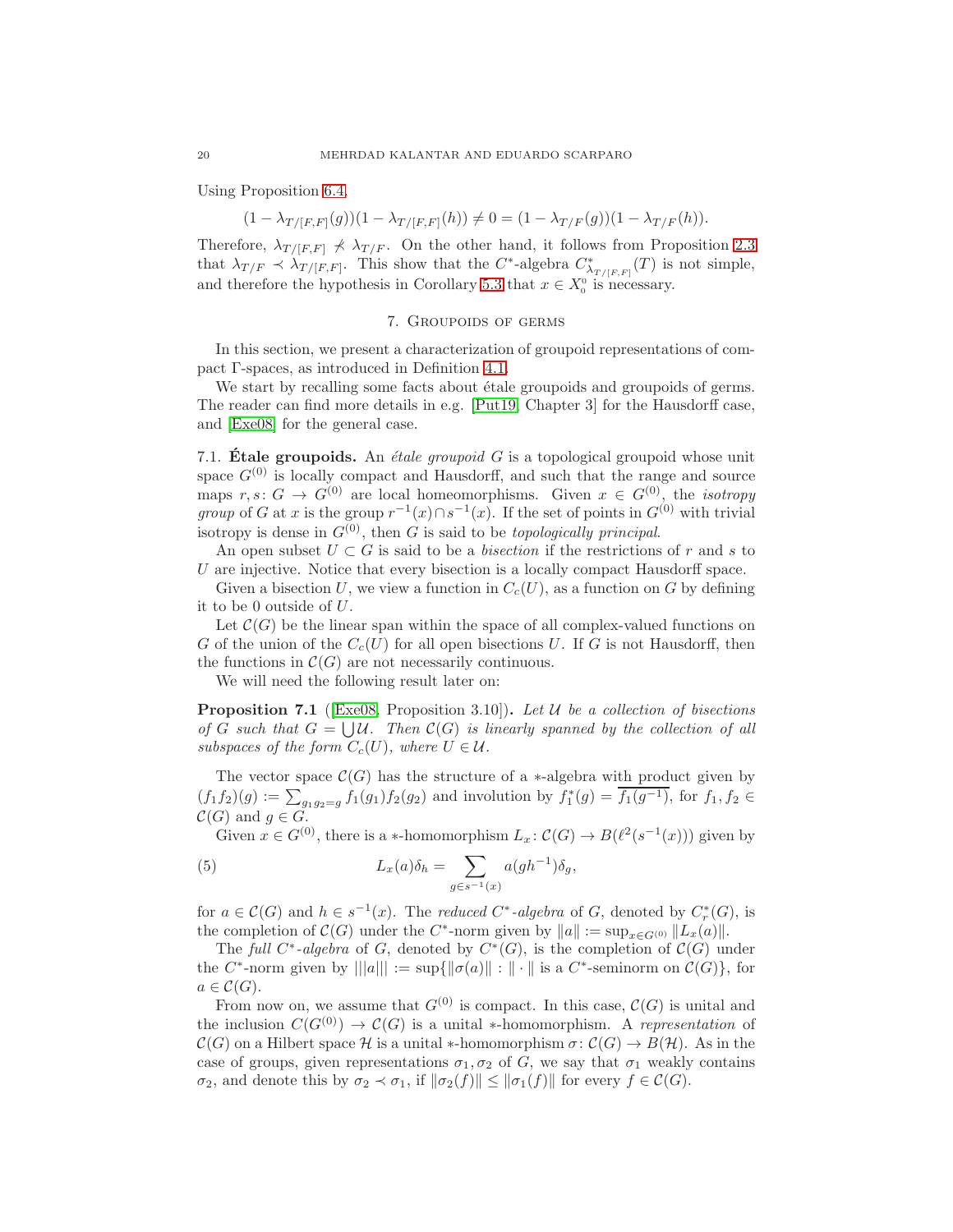<span id="page-20-2"></span>If G is Hausdorff, then the restriction map  $E: \mathcal{C}(G) \to C(G^{(0)})$  extends to a conditional expectation  $E: C_r^*(G) \to C(G^{(0)})$ .

7.2. Groupoids of germs. Let X be a compact Γ-space. Given  $(g, x)$  and  $(h, y)$ in  $\Gamma \times X$  we will say that  $(g, x) \sim (h, y)$  if  $x = y$  and there is a neighborhood U of x such that  $g|_U = h|_U$ . The equivalence class of  $(g, x)$  will be denoted by  $[g, x]$ . We say that  $G(\Gamma, X) := \frac{\Gamma \times X}{\sim}$  is the groupoid of germs of the action.

The product of two elements  $[h, y]$  and  $[g, x]$  is defined if and only if  $y = gx$ , in which case  $[h, y][g, x] = [hg, x]$ . Inversion is given by  $[g, x]^{-1} := [g^{-1}, gx]$ . We identify  $G^{(0)}$  with X.

As observed in [\[JNdlS16\]](#page-23-22), given  $x \in X$ , the isotropy group of  $G(\Gamma, X)$  at x is naturally identified with  $\Gamma_x/\Gamma_x^0$ .

Given  $U \subset X$  open and  $g \in \Gamma$ , let  $\Theta(g, U) := \{ [g, x] : x \in U \}$ . The topology on  $G(\Gamma, X)$  is the one generated by the basis  $\{\Theta(g, U) : g \in \Gamma, U \subset X \text{ open}\}.$  With this topology,  $G(\Gamma, X)$  is an étale groupoid and each set of the form  $\Theta(g, U)$  is a bisection.

As observed in e.g. [\[NO19,](#page-23-23) Lemma 4.3],  $G(\Gamma, X)$  is Hausdorff if and only if int  $X^g$  is closed in X for each  $g \in \Gamma$ .

7.3. Groupoid representations. In the following, given a compact  $\Gamma$ -space X, we show that there is a bijection between representations of  $\mathcal{C}(G(\Gamma, X))$  and groupoid representationsof  $(\Gamma, X)$ . We follow the ideas of Exel ([\[Exe08\]](#page-23-21)), who presented a similar characterization in the more general case of inverse semigroup actions.

<span id="page-20-0"></span>Fix X a compact Γ-space. Given  $g \in \Gamma$ , we denote the compact bisection  $\Theta(g, X)$ by  $\Theta_q$ , and let  $\delta_q := \mathbf{1}_{\Theta_q} \in \mathcal{C}(G(\Gamma, X)).$ 

**Proposition 7.2.** Given  $g, h \in \Gamma$ , we have that

- (i)  $\delta_q \delta_h = \delta_{qh}$ ;
- (ii)  $(\delta_g)^* = \delta_{g^{-1}};$

(iii)  $\delta_g f = (gf)\delta_g$ , for every  $f \in C(X)$ ;

- (iv) The map  $f \in C(X) \to \delta_a f \in C(\Theta_a)$  is a linear isomorphism;
- (v)  $\Theta_g \cap \Theta_h = \Theta(g, \text{int } X^{g^{-1}h});$
- (vi)  $\delta_g f = f$ , for every  $f \in C_c(\text{int } X^g)$ .

Proof. The proofs of (i)-(iv) are straightforward computations and are a special case of [\[Exe08,](#page-23-21) Propositions 7.3 and 7.5], so we omit them.

(v) This follows from the fact that, given  $x \in X$ , we have that  $[g, x] \in \Theta_h$  if and only if  $x \in \text{int } X^{g^{-1}h}$ .

(vi) Given  $x \in X$ , we have that  $x \in \text{int } X^g$  if and only if  $[g, x] = [e, x]$ . Hence, if  $x \in \text{int } X^g$ , then  $[g, x] = [e, x]$  and  $(\delta_g f)([g, x]) = f([e, x])$ . If  $x \notin \text{int } X^g$ , then  $(\delta_g f)([g, x]) = f([e, x]) = 0$ , since  $f \in C_c(\text{int } X^g)$ . This concludes the proof of  $(vi)$ .

<span id="page-20-1"></span>**Lemma 7.3.** Let X be a compact Γ-space and  $(\pi, \rho)$  a groupoid representation of  $(\Gamma, X)$ . Let J be a finite subset of  $\Gamma$  and suppose that for each  $g \in J$  we are given  $f_g \in C(X)$  such that  $\sum_{g \in J} \delta_g f_g = 0$ . Then  $\sum_{g \in J} \pi(g) \rho(f_g) = 0$ .

*Proof.* Fix  $\xi, \eta \in H_\pi$ . For each  $g \in J$ , let  $\mu_q$  be the finite regular measure on  $\Theta_q$ such that, for each  $f \in C(X)$ ,  $\int \delta_g f d\mu_g = \langle \pi(g) \rho(f) \xi, \eta \rangle$ .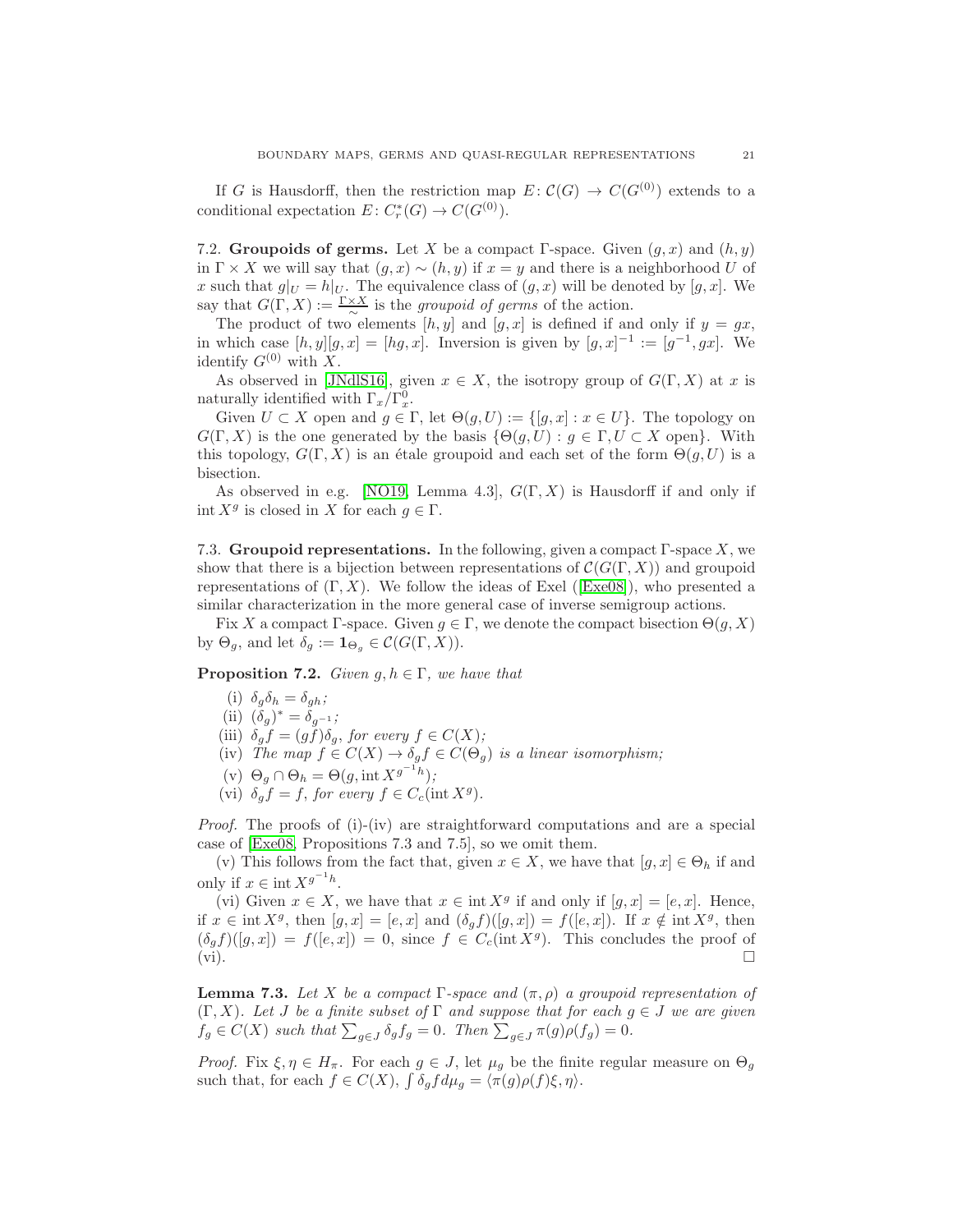We claim that, given  $g, h \in J$ ,  $\mu_g$  coincides with  $\mu_h$  on  $\Theta_g \cap \Theta_h = \Theta(g, \text{int } X^{g^{-1}h})$ . Indeed, given  $f \in C_c(\text{int } X^{g^{-1}h})$ , we have that  $\pi(g^{-1}h)\rho(f) = \rho(f)$ . Hence,

$$
\int \delta_g f d\mu_g = \langle \pi(g) \rho(f) \xi, \eta \rangle = \langle \pi(h) \rho(f) \xi, \eta \rangle = \int \delta_h f d\mu_h.
$$

This concludes the proof that  $\mu_g$  and  $\mu_h$  coincide on  $\Theta_g \cap \Theta_h$ .

Let M be the open subset of  $G(\Gamma, X)$  given by  $M := \bigcup_{g \in J} \Theta_g$ . Clearly, there is a finite Borel measure  $\mu$  on M such that  $\mu(A) = \mu_q(A)$  for any  $g \in J$  and  $A \subset \Theta_q$ measurable. Then,

$$
\left\langle \sum_{g \in J} \pi(g) \rho(f) \xi, \eta \right\rangle = \sum_{g \in J} \int \delta_g f_g d\mu_g = \int \sum_{g \in J} \delta_g f_g d\mu = 0.
$$

Since  $\xi$  and  $\eta$  were arbitray, we conclude that  $\sum_{g \in J} \pi(g) \rho(f_g) = 0$ .

Propositions [7.1,](#page-19-1) [7.2](#page-20-0) and Lemma [7.3](#page-20-1) imply that, given a compact  $\Gamma$ -space X and  $(\pi, \rho)$  a groupoid representation of  $(\Gamma, X)$ , there exists a unique representation  $\pi \times \rho$  of  $\mathcal{C}(G(\Gamma, X))$  on  $\mathcal{H}_{\pi}$  given by  $(\pi \times \rho)(\delta_g f) = \pi(g)f$ , for every  $g \in \Gamma$  and  $f \in C(X)$ . Conversely, it follows easily from Proposition [7.2](#page-20-0) that any representation of  $C(G(\Gamma, X))$  is of this form. We summarize this discussion in the following:

<span id="page-21-0"></span>**Theorem 7.4.** Let X be a compact  $\Gamma$ -space. There is a bijection between the class of groupoid representations of  $(\Gamma, X)$  and the class of representations of  $\mathcal{C}(G(\Gamma, X))$ given by the correspondence  $(\pi, \rho) \to \pi \times \rho$ .

Remark 7.5. We borrowed the term groupoid representation from Alekseev and Finn-Sell([\[AFS19\]](#page-22-9)), who studied these representations for topological full groups of ample groupoids.

<span id="page-21-1"></span>**Remark 7.6.** Let X be a compact  $\Gamma$ -space.

- (i) Let I be the ideal of  $C(X) \rtimes \Gamma$  generated by the relations in [\(3\)](#page-10-2). Theorem [7.4](#page-21-0) implies that  $C^*(G(\Gamma,X)) \simeq \frac{C(X)\rtimes \Gamma}{I}$  $\frac{N}{I}$ .
- (ii) Given  $x \in X$ , notice that  $s^{-1}(x) = \{[g, x] : g \in \Gamma\}$  can be identified with  $\Gamma/\Gamma_x^0$ . Under this identification, the representation  $L_x$  from [\(5\)](#page-19-2) is equal to  $\lambda_{\Gamma/\Gamma_x^0} \times \mathcal{P}_x.$

<span id="page-21-2"></span>**Theorem 7.7.** Let X be a Γ-boundary with Hausdorff germs and  $(\pi, \rho)$  a groupoid representation of  $(\Gamma, X)$ . Then there exists a commutative diagram of canonical surjective ∗-homomorphisms:



Proof. It follows from Theorem [5.10](#page-16-1) and Remark [7.6.](#page-21-1)(ii) that

$$
\bigoplus_{x\in X} L_x \prec \pi \times \rho.
$$

Since  $C_r^*(G(\Gamma, X))$  is the completion of  $\mathcal{C}(G(\Gamma, X))$  under the representation

$$
\bigoplus_{x\in X}L_x,
$$

<span id="page-21-3"></span>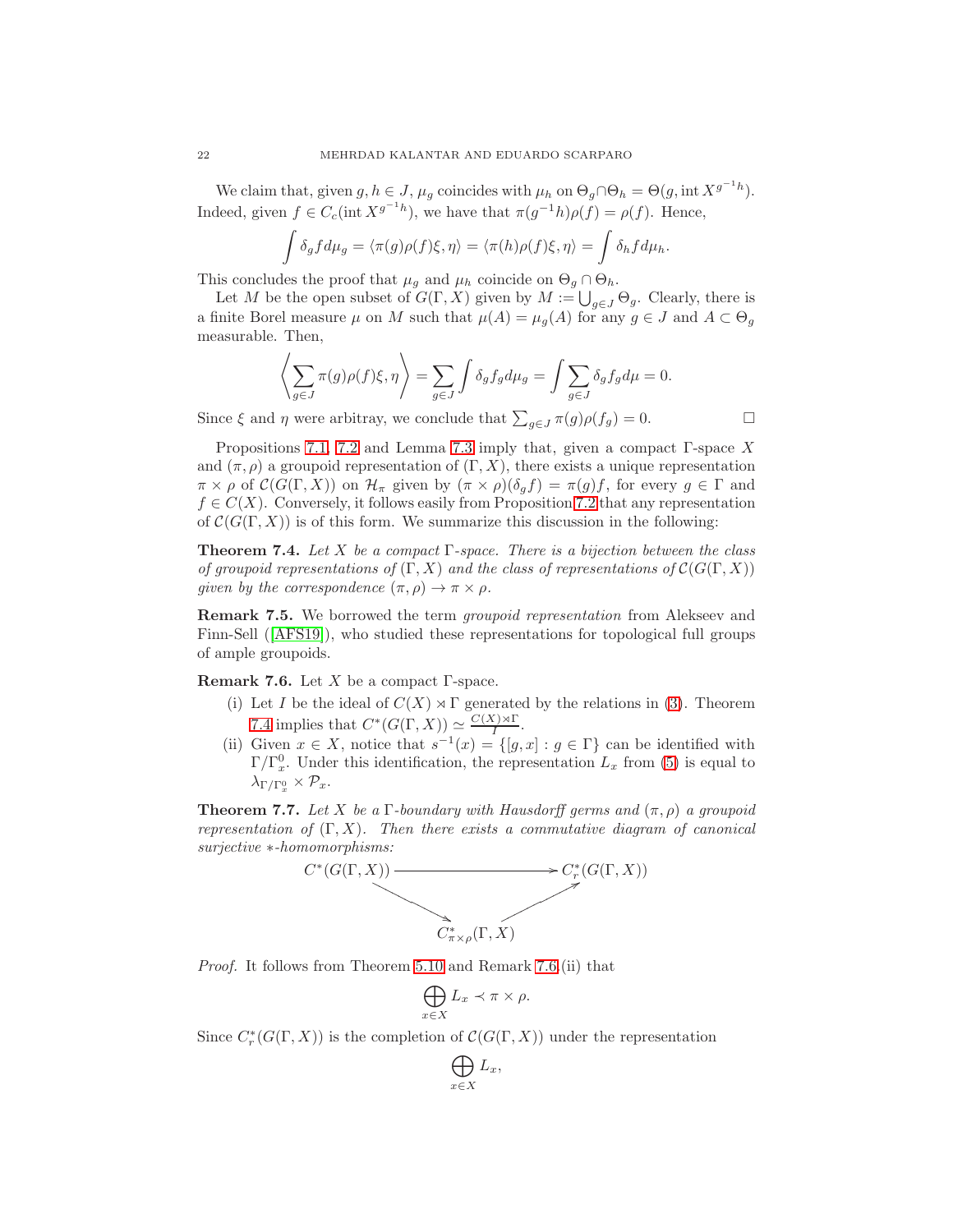<span id="page-22-10"></span>the result follows.  $\Box$ 

**Remark 7.8.** Let  $X$  be a  $\Gamma$ -boundary with Hausdorff germs.

- (i) In  $[KS12]$ , Kyed and Soltan introduced the term *exotic* for a completion of the polynomial algebra on a discrete quantum group which sits in between the maximal and minimal completions (later, this notion was investigated in other contexts by several people). Hence, another way to phrase Theorem [7.7](#page-21-2) is to say that any groupoid representation of  $(\Gamma, X)$  is "exotic".
- (ii) It follows from Proposition [7.2](#page-20-0) that the canonical conditional expectation  $E: C_r^*(G(\Gamma, X)) \to C(X)$  is a T-map. Hence, the unique T-map  $\psi: C^*_{\pi}(\Gamma) \to C(X)$  from Proposition [4.14](#page-14-3) is the composition of the canonical map  $C^*_\pi(\Gamma) \to C^*_r(G(\Gamma, X))$  with E.

**Example 7.9.** Consider the boundary action of Thompson's group T on  $S^1$  given by identifying the extremes of [0, 1]. Since this action is faithful, but not topologically free, it follows from connectedness of  $S^1$  that  $G(T, S^1)$  is not Hausdorff. Furthermore, the isotropy group of any  $x \in S^1 \setminus \{e^{2\pi it} : t \in \mathbb{Z}[1/2]\}$  is trivial. In particular,  $G(T, S^1)$  is topologically principal.

It follows from Example [6.5](#page-18-0) and Proposition [4.15](#page-14-4) that  $C^*_{\lambda_{T/T_7^0} \times \mathcal{P}_1}(T, S^1)$  is not simple. Considering the identification from Remark [7.6.](#page-21-1)(ii), we conclude that  $C^*_r(G(T, S^1))$  is not simple, even though  $G(T, S^1)$  is minimal and topologically principal.

On the other hand, it follows from [\[KM19,](#page-23-25) Remark 7.27] that the *essential*  $C^*$ algebra of  $G(T, S^1)$  is purely infinite and simple.

**Remark 7.10.** Given a Hausdorff étale groupoid  $G$ , there are powerful intrinsic conditions on G which ensure that  $C_r^*(G)$  is simple (see [\[Bor19,](#page-22-4) Corollary 6.6] for the state of the art in the compact unit space case).

For non-Hausdorff groupoids, the question of simplicity of  $C_r^*(G)$  was investigated in  $[CEP+19]$ , but an intrinsic criterion ensuring simplicity is still missing.

#### **REFERENCES**

- <span id="page-22-9"></span>[AFS19] V. Alekseev and M. Finn-Sell, Representation theory of topological full groups of étale groupoids and paradoxicality (2019), available at <arXiv:1912.10767>. ↑[22](#page-21-3)
- <span id="page-22-7"></span>[BDL16] U. Bader, B. Duchesne, and J. Lécureux, Amenable invariant random subgroups, Israel J. Math. 213 (2016), no. 1, 399–422. With an appendix by Phillip Wesolek. ↑[10](#page-9-2)
- <span id="page-22-3"></span>[BK] A. Bearden and M. Kalantar, Topological boundaries of unitary representations, Int. Math. Res. Not. IMRN, to appear. ↑[1,](#page-0-0) [9](#page-8-3)
- <span id="page-22-6"></span>[BCdlH94] M. Bekka, M. Cowling, and P. de la Harpe, Simplicity of the reduced C∗-algebra of  $PSL(n, Z)$ , Internat. Math. Res. Notices [7](#page-6-4) (1994), 285ff., approx. 7 pp.  $\uparrow$ 7
- <span id="page-22-2"></span>[BK20] B. Bekka and M. Kalantar, Quasi-regular representations of discrete groups and associated  $C^*$ -algebras, Trans. Amer. Math. Soc. 373 (2020), no. 3, 2105–2133.  $\uparrow$ [1,](#page-0-0) [10](#page-9-2)
- <span id="page-22-4"></span>[Bor19] C. Borys, The Furstenberg Boundary of a Groupoid (2019), available at <arXiv:1904.10062>. ↑[1,](#page-0-0) [23](#page-22-10)
- <span id="page-22-0"></span>[BKKO17] E. Breuillard, M. Kalantar, M. Kennedy, and N. Ozawa,  $C^*$ -simplicity and the unique trace property for discrete groups, Publ. Math. Inst. Hautes Études Sci.  $126$  (2017), 35–71. ↑[1,](#page-0-0) [7,](#page-6-4) [8,](#page-7-4) [10,](#page-9-2) [13,](#page-12-1) [16](#page-15-5)
- <span id="page-22-5"></span>[BS19] K. A. Brix and E. Scarparo, C<sup>\*</sup>-simplicity and representations of topological full groups of groupoids, J. Funct. Anal. 277 (2019), no. 9, 2981–2996. ↑[3](#page-2-1)
- <span id="page-22-1"></span>[BK18] R. S. Bryder and M. Kennedy, Reduced twisted crossed products over C<sup>∗</sup>-simple groups, Int. Math. Res. Not. IMRN 6 (2018), 1638–1655. ↑[1](#page-0-0)
- <span id="page-22-8"></span>[CFP96] J. W. Cannon, W. J. Floyd, and W. R. Parry, Introductory notes on Richard Thompson's groups, Enseign. Math. (2) 42 (1996), no. 3-4, 215–256. ↑[18,](#page-17-3) [19](#page-18-2)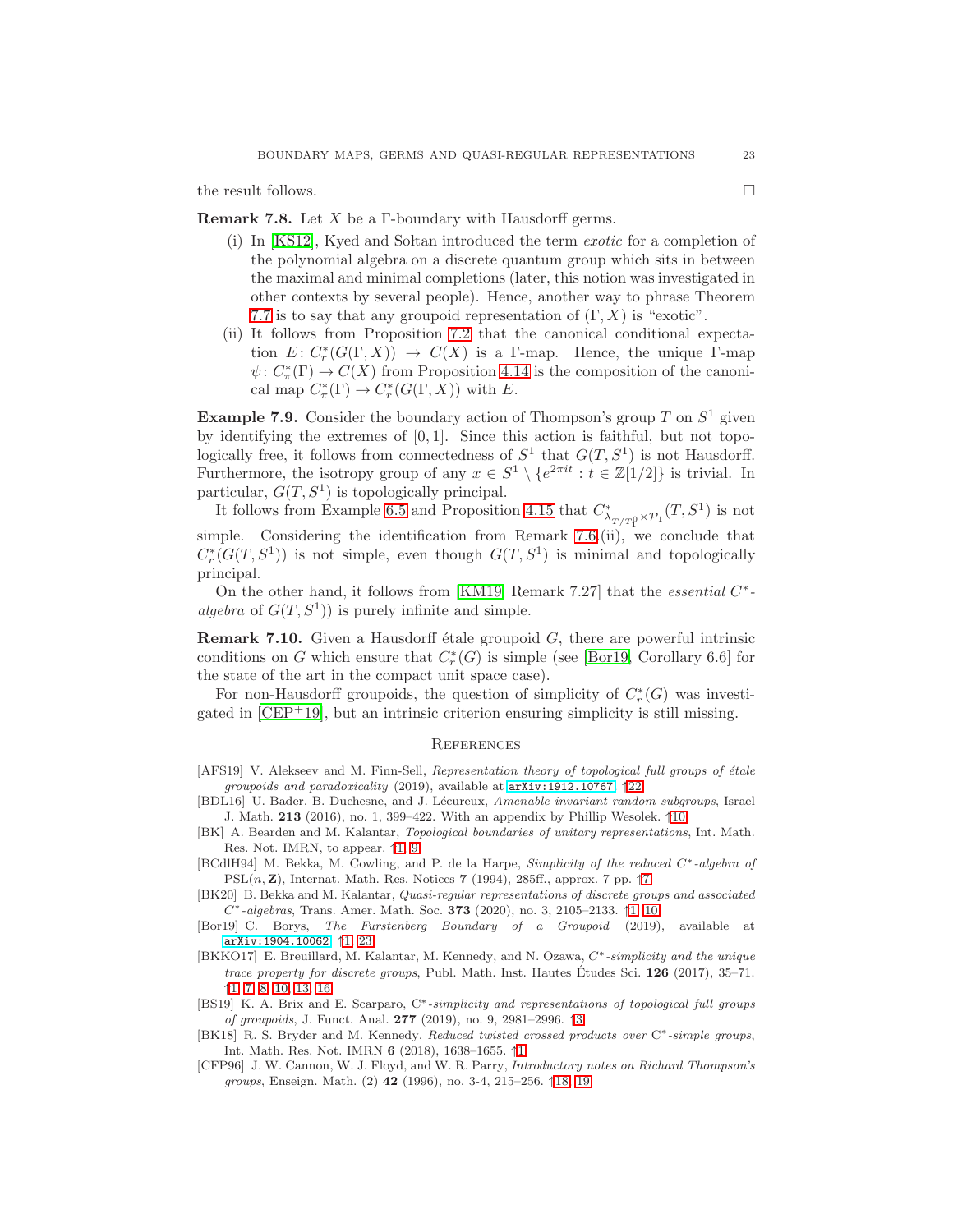- <span id="page-23-16"></span>[CM14] P.-E Caprace and N. Monod, *Relative amenability*, Groups Geom. Dyn. 8 (2014), no. 3, 747–774. ↑[10](#page-9-2)
- <span id="page-23-26"></span>[CEP+19] L. O. Clark, R. Exel, E. Pardo, A. Sims, and C. Starling, Simplicity of algebras associated to non-Hausdorff groupoids, Trans. Amer. Math. Soc. 372 (2019), no. 5, 3669–3712. ↑[23](#page-22-10)
- <span id="page-23-21"></span>[Exe08] R. Exel, Inverse semigroups and combinatorial C∗-algebras, Bull. Braz. Math. Soc. (N.S.) 39 (2008), no. 2, 191–313. ↑[20,](#page-19-3) [21](#page-20-2)
- <span id="page-23-14"></span>[Fur03] A. Furman, On minimal strongly proximal actions of locally compact groups, Israel J. Math. 136 (2003), 173–187. ↑[7,](#page-6-4) [11](#page-10-4)
- <span id="page-23-13"></span>[Fur73] H. Furstenberg, Boundary theory and stochastic processes on homogeneous spaces, Harmonic analysis on homogeneous spaces, Proceedings of the Symposium of Pure Mathematics, vol. 26, American Mathematical Society, Providence, RI., 1973. ↑[6](#page-5-1)
- <span id="page-23-12"></span>[Gla74] S. Glasner, Topological dynamics and group theory, Trans. Amer. Math. Soc. 187 (1974), 327–334. ↑[6](#page-5-1)
- <span id="page-23-18"></span>[Haa14] U. Haagerup, Quasitraces on exact C∗-algebras are traces, C. R. Math. Acad. Sci. Soc. R. Can. 36 (2014), no. 2-3, 67–92. ↑[19](#page-18-2)
- <span id="page-23-1"></span> $[Haa17]$  , A new look at  $C^*$ -simplicity and the unique trace property of a group, Abel Symp., vol. 12, Springer, [Cham], 2017, pp. 167–176. ↑[1,](#page-0-0) [9,](#page-8-3) [10](#page-9-2)
- <span id="page-23-9"></span>[HO17] U. Haagerup and K. K. Olesen, Non-inner amenability of the Thompson groups T and V, J. Funct. Anal. 272 (2017), no. 11, 4838-4852. ↑[3,](#page-2-1) [19](#page-18-2)
- <span id="page-23-3"></span>[HK] Y. Hartman and M. Kalantar, Stationary C<sup>∗</sup> -dynamical systems, J. Eur. Math. Soc. (JEMS), to appear. ↑[1,](#page-0-0) [8,](#page-7-4) [10,](#page-9-2) [11](#page-10-4)
- <span id="page-23-22"></span>[JNdlS16] K. Juschenko, V. Nekrashevych, and M. de la Salle, *Extensions of amenable groups by* recurrent groupoids, Invent. Math.  $206$  (2016), no. 3, 837–867.  $\uparrow$ [21](#page-20-2)
- <span id="page-23-0"></span>[KK17] M. Kalantar and M. Kennedy, Boundaries of reduced  $C^*$ -algebras of discrete groups, J. Reine Angew. Math. (Crelle's Journal) 727 (2017), 247-267. ↑[1,](#page-0-0) [2,](#page-1-0) [6,](#page-5-1) [7,](#page-6-4) [10,](#page-9-2) [12](#page-11-2)
- <span id="page-23-5"></span>[Kaw17] T. Kawabe, Uniformly recurrent subgroups and the ideal structure of reduced crossed products (2017), available at  $arXiv:1701.03413.$  $arXiv:1701.03413.$   $\uparrow$ [1,](#page-0-0) [16](#page-15-5)
- <span id="page-23-2"></span>[Ken] M. Kennedy, An intrinsic characterization of C<sup>∗</sup>-simplicity, Ann. Sci. École Norm. Sup., to appear. ↑[1,](#page-0-0) [2,](#page-1-0) [10,](#page-9-2) [13,](#page-12-1) [14](#page-13-2)
- <span id="page-23-6"></span>[KS19] M. Kennedy and C. Schafhauser, Noncommutative boundaries and the ideal structure of *reduced crossed products*, Duke Math. J.  $168$  $168$  (2019), no. 17, 3215–3260.  $\uparrow$ 1
- <span id="page-23-24"></span>[KS12] D. Kyed and P. M. Soltan, Property (T) and exotic quantum group norms, J. Noncommut. Geom. 6 (2012), no. 4, 773–800. ↑[23](#page-22-10)
- <span id="page-23-25"></span>[KM19] B. K. Kwasniewski and R. Meyer, Essential crossed products for inverse semigroup actions: simplicity and pure infiniteness, arXiv preprint arXiv:1906.06202 (2019). ↑[23](#page-22-10)
- <span id="page-23-15"></span>[LB17] A. Le Boudec,  $C^*$ -simplicity and the amenable radical, Invent. Math. 209 (2017), no. 1, 159–174. ↑[7,](#page-6-4) [13](#page-12-1)
- <span id="page-23-10"></span>[LBMB18] A. Le Boudec and N. Matte Bon, Subgroup dynamics and C<sup>∗</sup>-simplicity of groups of homeomorphisms, Ann. Sci. Ec. Norm. Supér.  $(4)$  51 (2018), no. 3, 557–602.  $\uparrow$ [4,](#page-3-1) [5,](#page-4-0) [18](#page-17-3)
- <span id="page-23-8"></span>[Mon] N. Monod, Furstenberg boundaries for pairs of groups, Ergodic Theory Dynam. Systems, to appear. ↑[1](#page-0-0)
- <span id="page-23-7"></span>[Nag20] Z. Naghavi, Furstenberg boundary of minimal actions, Integral Equations Operator Theory 92 (2020), no. 2, Paper No. 14, 14. ↑[1](#page-0-0)
- <span id="page-23-11"></span>[Nek18] V. Nekrashevych, Palindromic subshifts and simple periodic groups of intermediate growth, Ann. of Math.  $(2)$  187  $(2018)$ , no. 3, 667–719.  $\uparrow 5$  $\uparrow 5$
- <span id="page-23-23"></span>[NO19] P. Nyland and E. Ortega, Topological full groups of ample groupoids with applications to graph algebras, Internat. J. Math. 30 (2019), no. 4.  $\uparrow$ [21](#page-20-2)
- <span id="page-23-19"></span>[Oza] N. Ozawa, Lecture on the Furstenberg boundary and  $C^*$ -simplicity <http://www.kurims.kyoto-u.ac.jp/~narutaka/notes/yokou2014.pdf>. ↑[19](#page-18-2)<br>[Put19] I. F. Putnam, Lecture notes on  $C^*$ -alge
- <span id="page-23-20"></span>Putnam, Lecture notes on  $C^*$ -algebras (2019), [www.math.uvic.ca/faculty/putnam/ln/C\\*-algebras.pdf](www.math.uvic.ca/faculty/putnam/ln/C*-algebras.pdf). ↑[20](#page-19-3)
- <span id="page-23-17"></span>[PSS86] I. Putnam, K. Schmidt, and C. Skau,  $C^*$ -algebras associated with Denjoy homeomorphisms of the circle, J. Operator Theory 16 (1986), no. 1, 99–126. MR847334  $\uparrow$ [18](#page-17-3)
- <span id="page-23-4"></span>[Rau19] S. Raum, C<sup>\*</sup>-simplicity [after Breuillard, Haagerup, Kalantar, Kennedy and Ozawa], Séminaire Bourbaki (2019). ↑[1,](#page-0-0) [14](#page-13-2)